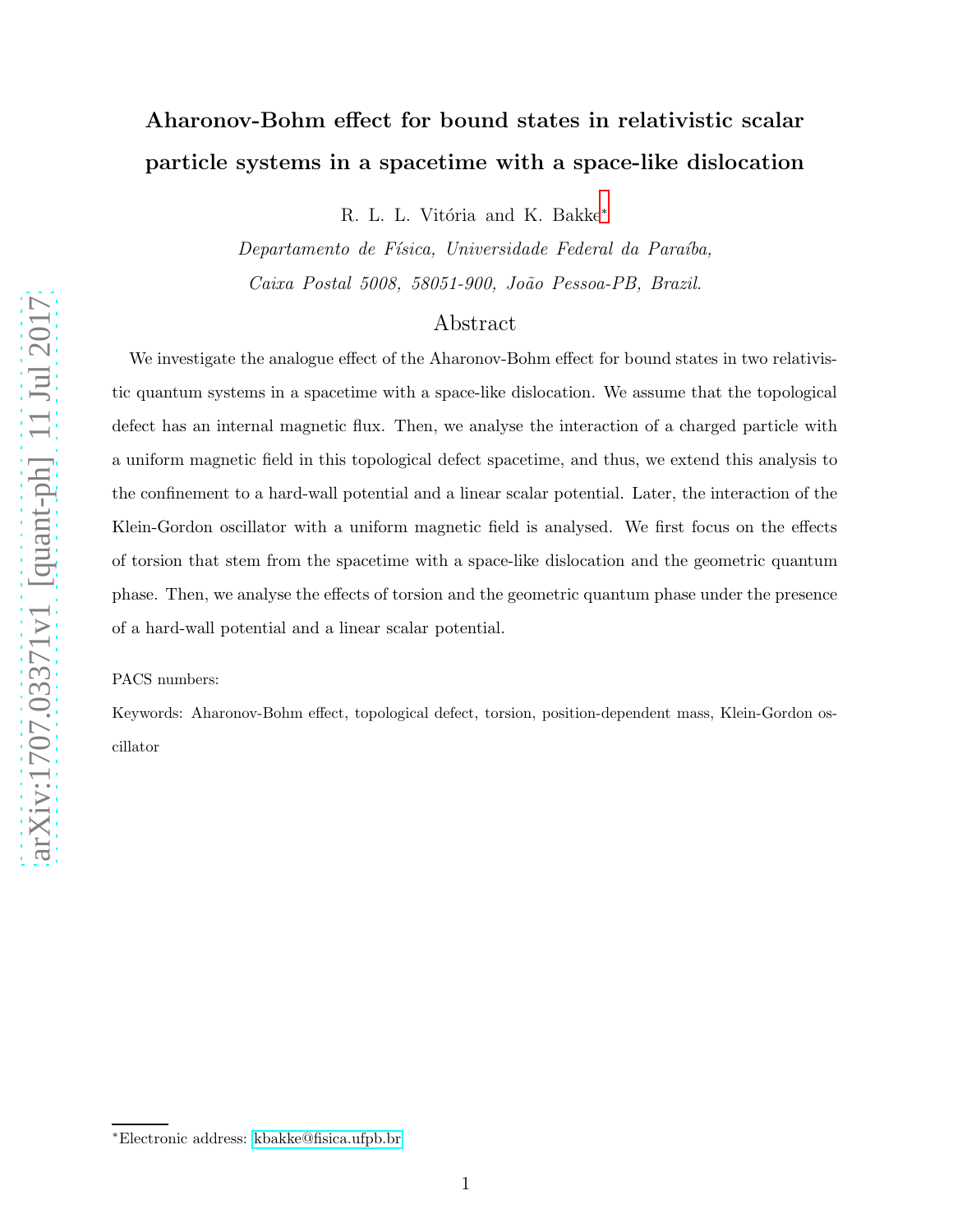### I. INTRODUCTION

Effects of topological defects on quantum systems have been widely reported in the literature [\[1](#page-15-0)[–6](#page-15-1)]. Examples of well-known topological defects are the cosmic string [\[7](#page-15-2)[–9](#page-15-3)], domain wall [\[10](#page-15-4)] and global monopole [\[11](#page-15-5)]. Topological defects in spacetime and in condensed matter physics can be associated with the presence of curvature and torsion. In particular, topological effects associated with torsion have been investigated in crystalline solids with the use of differential geometry [\[12](#page-15-6), [13\]](#page-15-7). Recent studies have explored the effects of torsion on condensed matter systems [\[14,](#page-15-8) [16,](#page-15-9) [17,](#page-15-10) [90\]](#page-18-0). It is worth mentioning some works that have dealt with a topological defect related to torsion called as dislocation. Among them, we cite the quantum scattering [\[18](#page-15-11)] and the Aharonov-Bohm effect for bound states [\[19](#page-15-12)]. With respect to topological defects in spacetime, the spacetime with a space-like dislocation corresponds to a spacetime with the presence of torsion [\[20\]](#page-16-0). This kind of topological defect background has been used in studies of the Aharonov-Bohm effect for bound states [\[21\]](#page-16-1), Dirac oscillator [\[22\]](#page-16-2), noninertial effects [\[23](#page-16-3)] and relativistic position-dependent mass systems [\[24\]](#page-16-4). The line element that describes a spacetime with a space-like dislocation is given by [\[20,](#page-16-0) [24\]](#page-16-4):

<span id="page-1-0"></span>
$$
ds^{2} = -dt^{2} + dr^{2} + r^{2} d\varphi^{2} + (dz + \chi d\varphi)^{2}, \qquad (1)
$$

where  $\chi$  is a constant that characterizes the dislocation (torsion), and we have used the units  $c = \hbar = 1$ . In Eq. [\(1\)](#page-1-0), the torsion corresponds to a singularity at the origin [\[12,](#page-15-6) [13](#page-15-7), [19](#page-15-12), [20\]](#page-16-0).

In this work, we investigate topological effects on relativistic quantum systems that stems from the background of the spacetime with a space-like dislocation described by Eq. [\(1\)](#page-1-0). We start with a relativistic scalar particle that interacts with a uniform magnetic field, and thus, extend this discussion to the confinement to a hard-wall potential and a linear potential by searching for analytical solutions to the Klein-Gordon equation. In addition, we analyse the Aharonov-Bohm effect for bound states [\[25](#page-16-5)]. In the following, we analyse the interaction of the Klein-Gordon oscillator [\[26](#page-16-6)[–30\]](#page-16-7) with a uniform magnetic field, and then, extend this analysis to including a hard-wall potential and a linear scalar potential.

The structure of this paper is as follows: in section II, we obtain the relativistic energy levels of a scalar particle that interacts with a uniform magnetic field in the spacetime with a space-like dislocation. Then, we extend our initial discussion to the presence of a hard-wall confining potential. We also consider the presence of a linear scalar potential, and analyse the Aharonov-Bohm effect for bound states for each case; in section III, we analyse the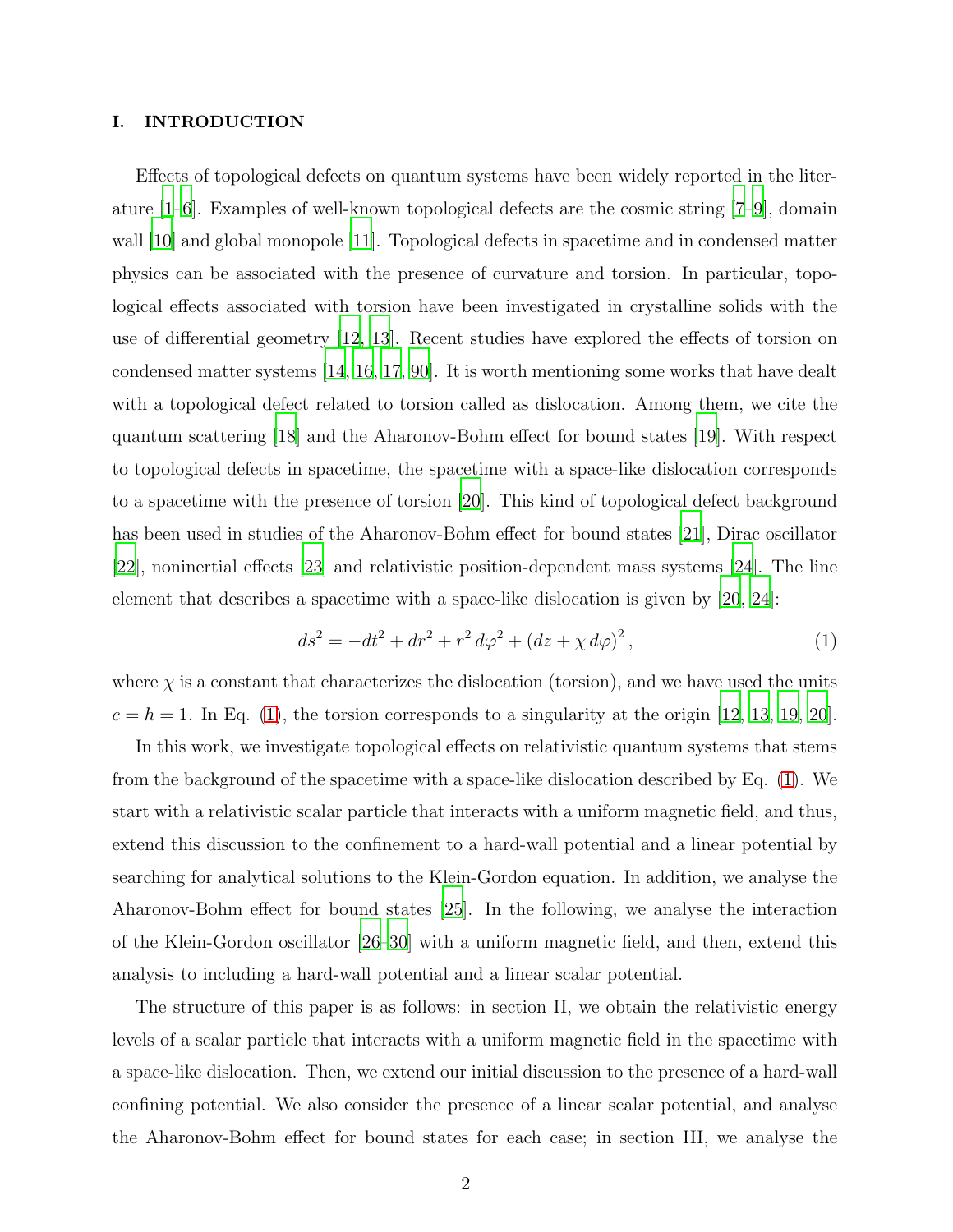Klein-Gordon oscillator [\[26\]](#page-16-6) in the spacetime with a space-like dislocation in the presence of a uniform magnetic field, and then, subject to a hard-wall confining potential and a linear scalar potential. We also investigate the Aharonov-Bohm effect for bound states in all these cases; in section IV, we present our conclusions.

### II. EFFECTS ASSOCIATED WITH A UNIFORM MAGNETIC FIELD IN THE SPACETIME WITH A SPACE-LIKE DISLOCATION

### A. Aharonov-Bohm effect and relativistic Landau quantization

The Landau quantization [\[31](#page-16-8)] occurs when an electrically charged particle interacts with a uniform magnetic field, which is perpendicular to the plane of motion of the particle. This particular system is characterized by a discrete spectrum of energy, where each energy level has an infinity degeneracy. It has been widely investigated in the literature, for instance, neutral particles systems [\[32](#page-16-9)[–34](#page-16-10)] and in the presence of topological defects [\[35](#page-16-11), [36\]](#page-16-12). In the relativistic context of quantum mechanics, the Landau quantization was discussed in Refs. [\[37](#page-16-13)[–42\]](#page-16-14). However, in the presence of topological defects, some studies of the relativistic Landau quantization have been developed in the cosmic string spacetime [\[43](#page-16-15)], in the rotating cosmic string spacetime [\[44](#page-16-16)], in graphene [\[45\]](#page-16-17), in Kaluza-Klein theories [\[46](#page-17-0)] and in neutral particle systems [\[47](#page-17-1)]. However, to our knowledge, no study of the relativistic Landau quantization for a scalar particle has been made in spacetime with a space-like dislocation. Therefore, for an electrically charged particle that interacts with the electromagnetic field in a curved spacetime, the Klein-Gordon equation is written in the form [\[43](#page-16-15)]:

<span id="page-2-1"></span>
$$
\frac{1}{\sqrt{-g}} \left( \partial_{\mu} - iqA_{\mu} \right) \left[ g^{\mu\nu} \sqrt{-g} \left( \partial_{\nu} - iqA_{\nu} \right) \right] \phi + m^2 \phi = 0, \tag{2}
$$

where q is the electric charge,  $\sqrt{(-g)} = r$  and  $A_{\mu} = (-A_0, \vec{A})$  is the electromagnetic 4-vector potential. From now on, let us consider the 4-vector potential  $A_\mu$  to be given by [\[35,](#page-16-11) [43,](#page-16-15) [44\]](#page-16-16):

<span id="page-2-0"></span>
$$
A_{\varphi} = -\frac{1}{2}B_0 r^2 + \frac{\Phi_B}{2\pi},\tag{3}
$$

where  $B_0$  is a constant and  $\Phi_B$  denotes the Aharonov-Bohm quantum flux [\[35,](#page-16-11) [48](#page-17-2)]. Note, from Eq. [\(3\)](#page-2-0), that we have a uniform magnetic field given by  $\vec{B} = \vec{\nabla} \times \vec{A} = -B_0 \hat{z}$ . The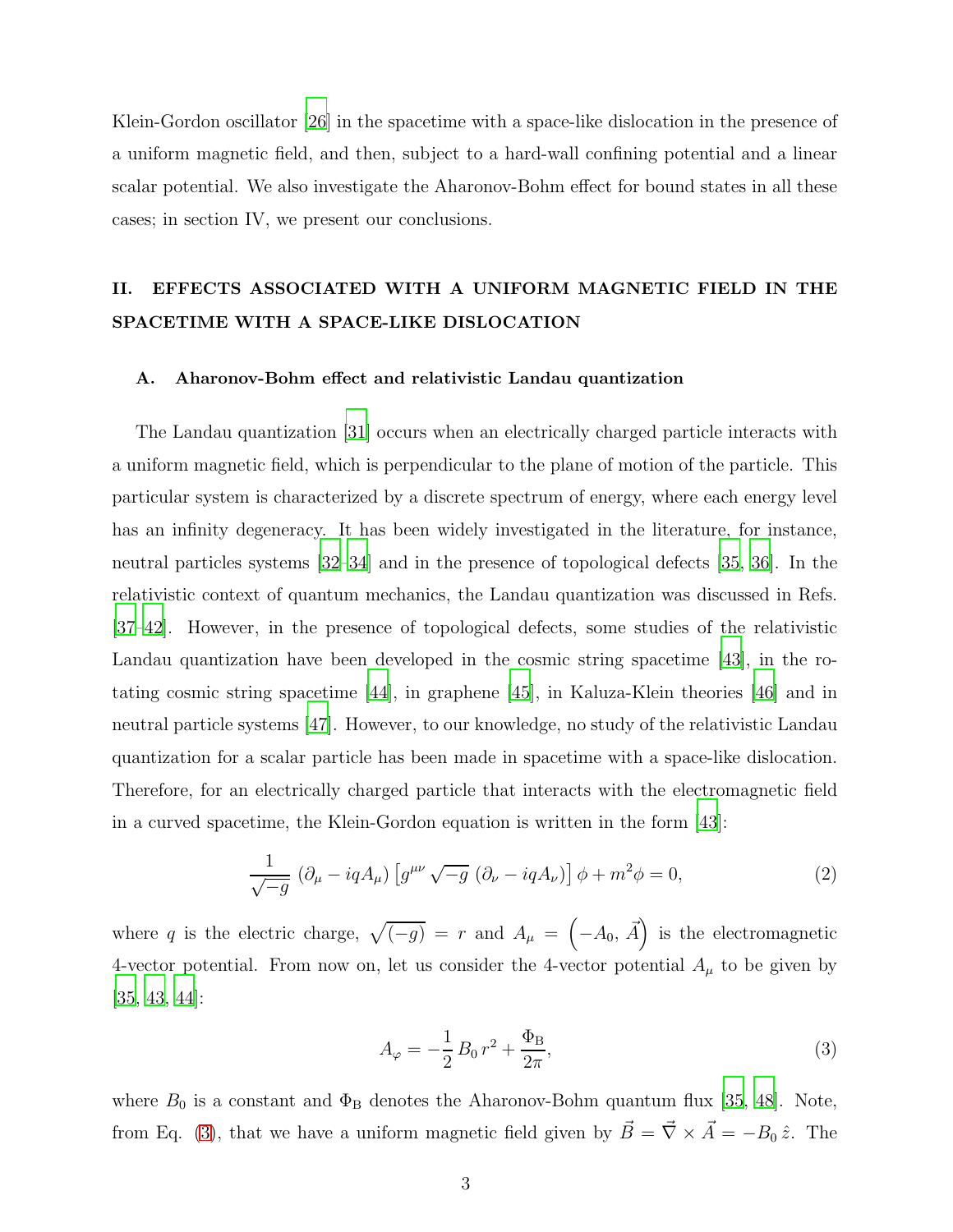second term in Eq. [\(3\)](#page-2-0) arises from the assumption that the topological defect has an internal magnetic field (with a magnetic flux  $\Phi_B$ ) as discussed in Ref. [\[35](#page-16-11)]. In this way, from Eqs. [\(1\)](#page-1-0) and [\(3\)](#page-2-0), the Klein-Gordon equation [\(2\)](#page-2-1) becomes

<span id="page-3-0"></span>
$$
m^{2}\phi = -\frac{\partial^{2}\phi}{\partial t^{2}} + \frac{\partial^{2}\phi}{\partial r^{2}} + \frac{1}{r}\frac{\partial\phi}{\partial r} + \frac{1}{r^{2}}\left(\frac{\partial}{\partial\varphi} - \chi\frac{\partial}{\partial z} - i\frac{q\,\Phi_{B}}{2\pi}\right)^{2} + \frac{\partial^{2}\phi}{\partial z^{2}} + i q B_{0} \left(\frac{\partial}{\partial\varphi} - \chi\frac{\partial}{\partial z}\right)\phi + \frac{q^{2}B_{0}\Phi_{B}}{2\pi}\phi - \frac{q^{2}B_{0}^{2}}{4}r^{2}\phi,
$$
\n(4)

which describes the interaction of an electrically charged particle with a uniform magnetic field in the space-like dislocation spacetime. The solution to Eq. [\(4\)](#page-3-0) can be written in the form:

<span id="page-3-1"></span>
$$
\phi(t, r, \varphi, z) = e^{-i\mathcal{E} + il\varphi + ikz} R(r), \qquad (5)
$$

with  $l = 0, \pm 1, \pm 2, \pm 3, \ldots$  and  $k = \text{const.}$  Then, by substituting the solution [\(5\)](#page-3-1) into Eq. [\(4\)](#page-3-0), we have

<span id="page-3-2"></span>
$$
R'' + \frac{1}{r}R' - \frac{\left(l - \chi k - \frac{q\Phi_B}{2\pi}\right)^2}{r^2}R - \frac{m^2\omega^2r^2}{4}R + \tau R = 0,\tag{6}
$$

where

<span id="page-3-6"></span>
$$
\omega = \frac{q B_0}{m}; \quad \tau = \mathcal{E}^2 - m^2 - k^2 - m\omega \left( l - \chi k - \frac{q \Phi_B}{2\pi} \right). \tag{7}
$$

Let us define  $x = \frac{m\omega r^2}{2}$ , then, Eq. [\(6\)](#page-3-2) becomes

<span id="page-3-3"></span>
$$
x R'' + R' - \frac{\left(l - \chi k - \frac{q\Phi_B}{2\pi}\right)^2}{4x} R - \frac{x}{4} R + \frac{\tau}{2m\omega} R = 0.
$$
 (8)

The solution to Eq. [\(8\)](#page-3-3) is given by

<span id="page-3-5"></span>
$$
R(x) = e^{-\frac{x}{2}} x^{\left|l - \chi k - \frac{q\Phi_B}{2\pi}\right|/2} {}_{1}F_1\left(\frac{\left|l - \chi k - \frac{q\Phi_B}{2\pi}\right|}{2} + \frac{1}{2} - \frac{\tau}{2m\omega}, \left|l - \chi k - \frac{q\Phi_B}{2\pi}\right| + 1; x\right), \tag{9}
$$

where  $_1F_1$  $\left(\frac{\left|l-\chi k-\frac{q\Phi_{\rm B}}{2}\right|}{2}+\frac{1}{2}-\frac{\tau}{2m\omega},\ \left|l-\chi k-\frac{\Phi_{\rm B}}{2\pi}\right|\right.$  $\frac{\Phi_{\rm B}}{2\pi}$  + 1; x) is the confluent hypergeometric function [\[49,](#page-17-3) [50](#page-17-4)]. It is well-known that the confluent hypergeometric series becomes a polynomial of degree  $\bar{n}$  by imposing that  $\frac{|l-\chi k-\frac{q\Phi_{\rm B}}{2r}|}{2}+\frac{1}{2}-\frac{\tau}{2m\omega}=-\bar{n}$ , where  $\bar{n}=0,1,2,...$  With this condition, we obtain

<span id="page-3-4"></span>
$$
\mathcal{E}_{\bar{n},l,k} = \pm \sqrt{m^2 + 2m\omega \left(\bar{n} + \frac{|l - \chi k - \frac{q\Phi_B}{2\pi}|}{2} + \frac{(l - \chi k - \frac{q\Phi_B}{2\pi})}{2} + \frac{1}{2}\right) + k^2}.
$$
 (10)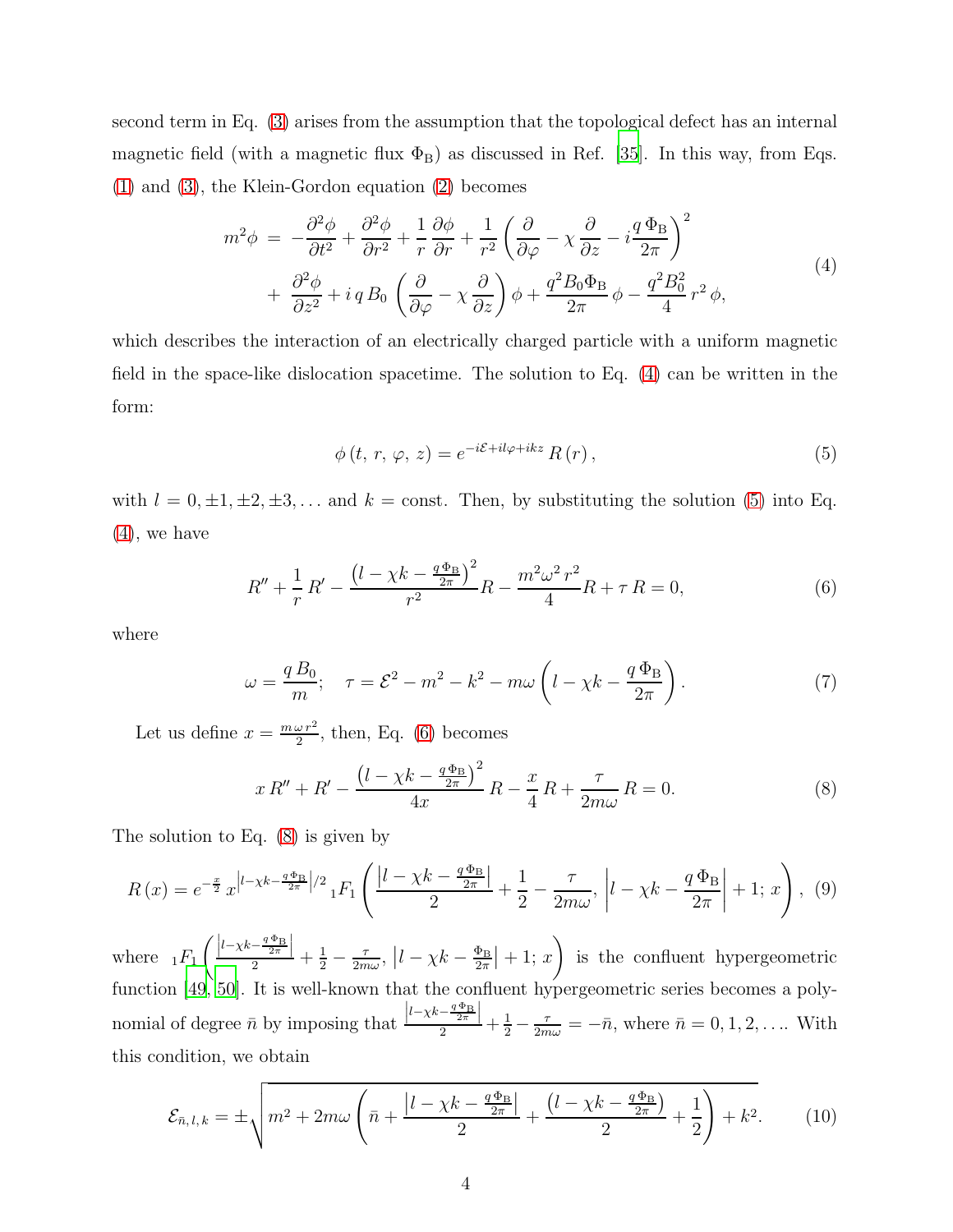Hence, by taking  $\Phi_B = 0$ , Eq. [\(10\)](#page-3-4) corresponds to the relativistic energy levels of an electrically charged particle that interacts with a uniform magnetic field in the spacetime with a space-like dislocation. This spectrum of energy corresponds to the relativistic Landau levels in the spacetime with a space-like dislocation. Observe that, by taking  $\chi = 0$ , we obtain the relativistic Landau levels in the Minkowski spacetime [\[51](#page-17-5), [52\]](#page-17-6). Then, by comparing the relativistic Landau levels in the spacetime with a space-like dislocation [\(10\)](#page-3-4) with the Minkowski spacetime case, we can see that the effects of torsion modify the energy levels, where the degeneracy of the relativistic Landau levels is broken.

In addition, with  $\Phi_B \neq 0$  and  $\chi = 0$ , we can observe in Eq. [\(10\)](#page-3-4) that there exists an effective angular momentum  $\bar{l}_{\text{eff}} = l - \frac{q\Phi_{\text{B}}}{2\pi}$  $\frac{\Phi_{\rm B}}{2\pi}$ , and thus the relativistic energy levels depend on the Aharonov-Bohm geometric phase [\[48](#page-17-2)]. This dependence on the geometric quantum phase gives rise to the analogous effect to the Aharonov-Bohm effect for bound states [\[25\]](#page-16-5). Besides, we have that  $\mathcal{E}_{\bar{n},l,k}$   $\left(\Phi_{\text{B}} \pm \frac{2\pi}{q}\right)$  $\left( \frac{2\pi}{q} \right) = \mathcal{E}_{\bar{n},l\mp 1,k} (\Phi_{\mathrm{B}}),$  which means that the relativistic spectrum of energy is a periodic function of the Aharonov-Bohm geometric quantum phase [\[48\]](#page-17-2), whose periodicity is  $\phi_0 = \pm \frac{2\pi}{q}$  $\frac{2\pi}{q}$  .

Finally, with  $\Phi_B \neq 0$  and  $\chi \neq 0$ , we can observe in Eq. [\(10\)](#page-3-4) that the effective angular momentum is defined by  $l_{\text{eff}} = l - \chi k - \frac{q \Phi_{\text{B}}}{2\pi}$  $\frac{\Phi_{\rm B}}{2\pi}$ , i.e., it is defined by the magnetic flux  $\Phi_{\rm B}$  and the space-like dislocation parameter  $\chi$  (torsion). Therefore, there is a dependence on the geometric quantum phase, which also gives rise to the analogous effect to the Aharonov-Bohm effect for bound states [\[25](#page-16-5)]. In this case, we have that both torsion and the geometric quantum phase modify the energy levels and break the degeneracy of the relativistic Landau levels. Again, we have that  $\mathcal{E}_{\bar{n},l,k}\left(\Phi_{\mathrm{B}}\pm\frac{2\pi}{q}\right)$  $\left(\frac{2\pi}{q}\right) = \mathcal{E}_{\bar{n},l\mp1,k} \left(\Phi_{\mathrm{B}}\right)$ , hence, the relativistic spectrum of energy [\(10\)](#page-3-4) is a periodic function of the Aharonov-Bohm geometric quantum phase, whose periodicity is  $\phi_0 = \pm \frac{2\pi}{q}$  $\frac{d\pi}{q}$ . The torsion effects change the pattern of oscillations of the spectrum of energy.

### B. Aharonov-Bohm effect in the hard-wall confining potential case

Let us restrict the motion of the relativistic scalar particle to a region where a hardwall confining potential is present. This kind of confinement is described by the following boundary condition:

<span id="page-4-0"></span>
$$
R(r_0) = 0,\t(11)
$$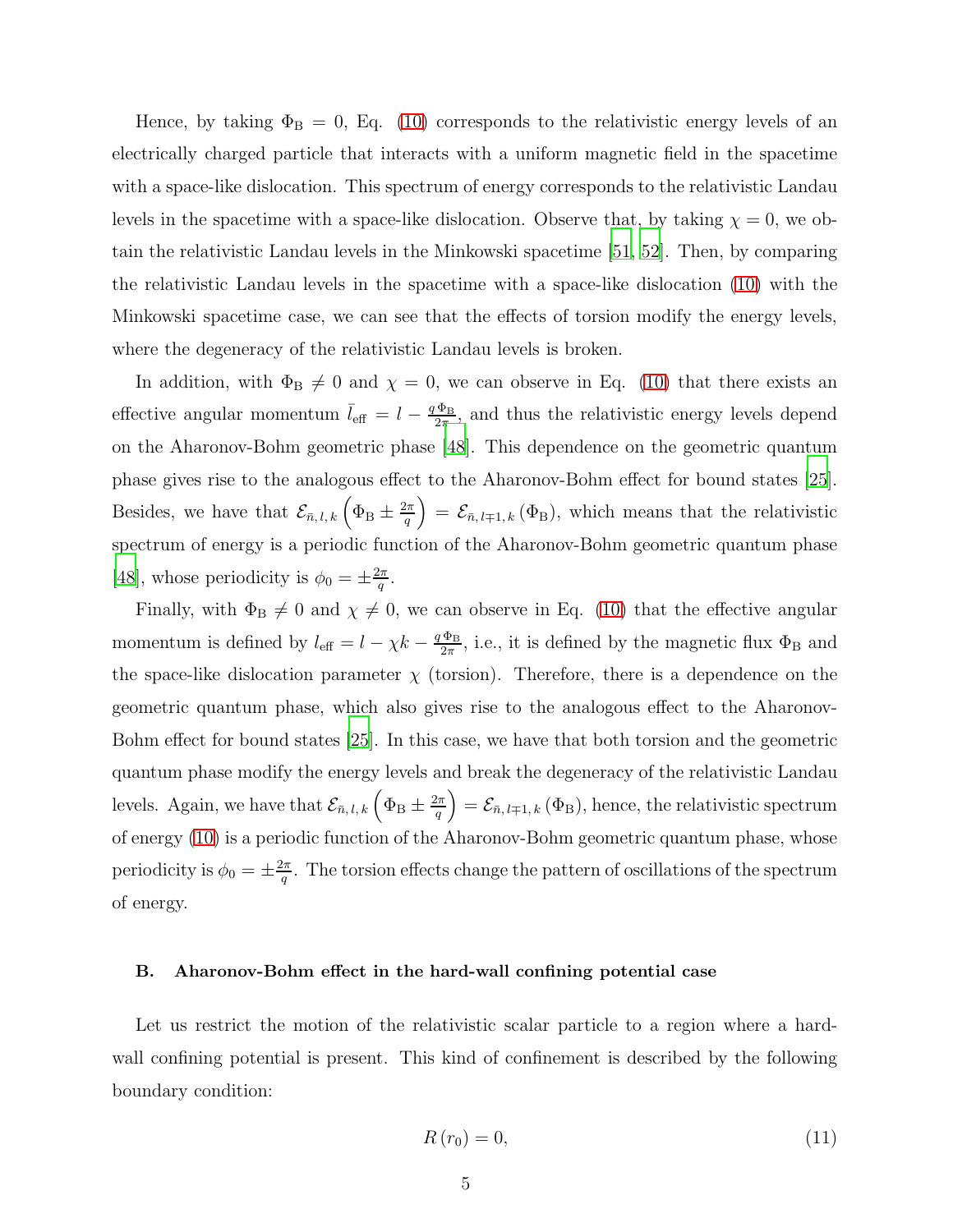which means that the radial wave function vanishes at a fixed radius  $r_0$ . Let us consider  $\frac{\tau}{2m\omega} = \frac{\tau}{2q B_0} \gg 1$ . With the fixed radius  $r_0$  and a fixed value for the parameter of the confluent hypergeometric function  $b = |l - \chi k - \frac{q \Phi_B}{2\pi}|$  $\frac{\Phi_{\rm B}}{2\pi}$  + 1, therefore, we can consider the parameter of the confluent hypergeometric function  $a =$  $\frac{|l-\chi k-\frac{q\Phi_{\rm B}}{2r}|}{2}+\frac{1}{2}-\frac{\tau}{2m\omega}$  to be large, and then, the confluent hypergeometric function can be written in the form [\[50](#page-17-4), [53](#page-17-7)]:

<span id="page-5-0"></span>
$$
{}_1F_1(a, b; x_0) \propto \cos\left(\sqrt{2bx_0 - 4ax_0} - \frac{b\pi}{2} + \frac{\pi}{4}\right).
$$
 (12)

Thereby, by substituting Eqs.  $(9)$  and  $(12)$  into Eq.  $(11)$ , we have

<span id="page-5-1"></span>
$$
\mathcal{E}_{n,l,k} \approx \pm \sqrt{m^2 + \frac{1}{r_0^2} \left( \bar{n}\pi + \frac{\pi}{2} \left| l - \chi k - \frac{q\,\Phi_B}{2\pi} \right| + \frac{3\pi}{4} \right)^2 + m\omega \left( l - \chi k - \frac{q\,\Phi_B}{2\pi} \right) + k^2}.
$$
 (13)

Hence, Eq. [\(13\)](#page-5-1) gives us the relativistic energy levels of a spinless charged particle that interacts with a uniform magnetic field subject to a hard-wall confining potential in the spacetime with a space-like dislocation. We can also observe that there exists the influence of torsion and the magnetic flux on the relativistic energy levels [\(13\)](#page-5-1) due to the presence of the effective angular momentum  $l_{\text{eff}} = l - \chi k - \frac{q \Phi_{\text{B}}}{2\pi}$  $\frac{\Phi_{\rm B}}{2\pi}$ . Thereby, due to the dependence of the relativistic energy levels [\(13\)](#page-5-1) on the geometric quantum phase  $\Phi_{\rm B}$ , we have a relativistic analogue of the Aharonov-Bohm effect for bound states [\[25\]](#page-16-5). We can see that  $\mathcal{L}_{\bar{n},\,l,\,k}$  $\left(\Phi_{\rm B}\pm\frac{2\pi}{q}\right)$  $\left(\frac{2\pi}{q}\right) = \mathcal{E}_{\bar{n},l+1,k}(\Phi_{\mathrm{B}}),$  therefore, the energy spectrum [\(13\)](#page-5-1) is a periodic function of the Aharonov-Bohm geometric quantum phase [\[48\]](#page-17-2), whose periodicity is  $\phi_0 = \pm \frac{2\pi}{q}$  $\frac{2\pi}{q}$  .

On the other hand, by taking  $\Phi_B \neq 0$  and  $\chi = 0$  in Eq. [\(13\)](#page-5-1), we have the dependence of the relativistic energy levels on the Aharonov-Bohm geometric phase [\[48\]](#page-17-2), which corresponds to the analogue of the Aharonov-Bohm effect for bound states [\[25](#page-16-5)] in the Minkowski spacetime. We can also observe that  $\mathcal{E}_{\bar{n},l,k}$   $\left(\Phi_{\text{B}} \pm \frac{2\pi}{q}\right)$  $\left(\frac{2\pi}{q}\right) = \mathcal{E}_{\bar{n},l\mp 1,k}(\Phi_{\mathrm{B}}), \text{ i.e., the relativistic}$ spectrum of energy [\(13\)](#page-5-1) is a periodic function of the Aharonov-Bohm geometric quantum phase [\[48](#page-17-2)], whose periodicity is  $\phi_0 = \pm \frac{2\pi}{q}$  $\frac{2\pi}{q}$ . By comparing the relativistic energy levels in the Minkowski spacetime  $(\chi = 0)$  with the spacetime with a space-like dislocation  $(\chi \neq 0)$ , we can observe that the torsion effects change the pattern of oscillations of the spectrum of energy.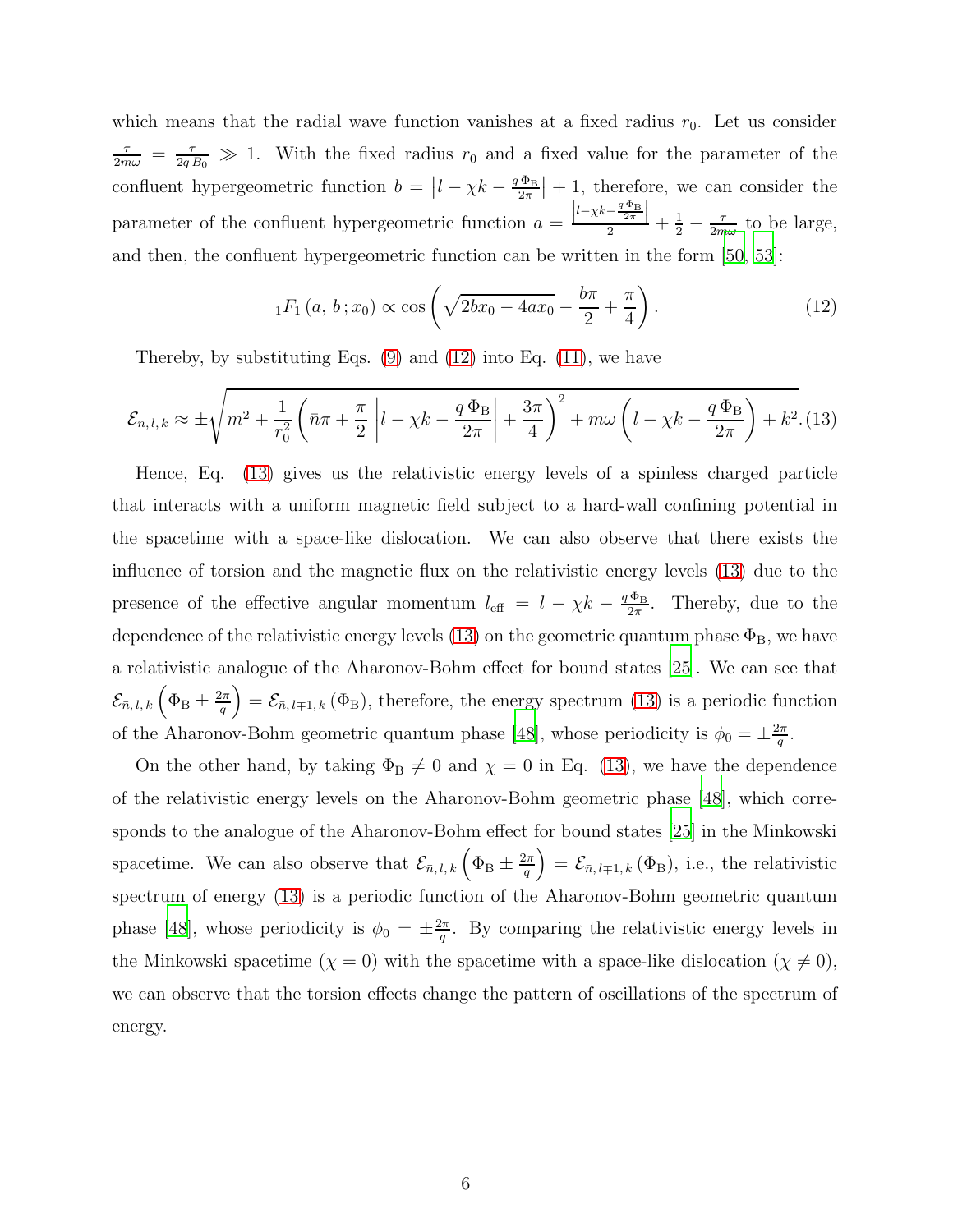#### C. Aharonov-Bohm effect in the linear scalar potential case

Let us introduce a scalar potential by modifying the mass term of the Klein-Gordon equation [\[54\]](#page-17-8). From the studies of quarks [\[55](#page-17-9)[–59\]](#page-17-10) to atomic physics [\[60](#page-17-11)[–66](#page-17-12)], the linear confinement of quantum particles has attracted a great deal of attention. Therefore, we modify the mass term of the Klein-Gordon equation as follows:

<span id="page-6-0"></span>
$$
m(r) = m + \nu r,\tag{14}
$$

where  $\nu$  is a constant parameter that characterizes the scalar potential  $V(\vec{r}) = \nu r$ . Observe that the form that the mass term has taken in Eq. [\(14\)](#page-6-0) gives rise to a relativistic analogue of a position-dependent mass system, which has a great interest in condensed matter physics  $[67–72]$  $[67–72]$ , quantum field theory  $[73–79]$  $[73–79]$  and gravitation  $[2, 24, 43]$  $[2, 24, 43]$  $[2, 24, 43]$  $[2, 24, 43]$ . In this way, with the mass term [\(14\)](#page-6-0), the Klein-Gordon equation [\(2\)](#page-2-1) becomes

$$
\frac{1}{\sqrt{-g}} \left( \partial_{\mu} - iqA_{\mu} \right) \left[ g^{\mu\nu} \sqrt{-g} \left( \partial_{\nu} - iqA_{\nu} \right) \right] \phi - \left( m + \nu r \right)^2 \phi = 0, \tag{15}
$$

and thus, with the 4-vector potential  $(3)$ , we can follow the steps from Eq.  $(2)$  to Eq.  $(7)$ and obtain the radial equation:

<span id="page-6-1"></span>
$$
R'' + \frac{1}{r}R' - \frac{\left(l - \chi k - \frac{q\Phi_B}{2\pi}\right)^2}{r^2}R - \delta^2 r^2 R - 2m\nu\,r\,R + \tau\,R = 0,\tag{16}
$$

where  $\delta^2 = \frac{m^2 \omega_0^2}{4} + \nu^2$ . Next, we perform the change of variables given by  $\bar{x} = \sqrt{\delta} r$ , then, Eq. [\(16\)](#page-6-1) becomes

<span id="page-6-2"></span>
$$
R'' + \frac{1}{\bar{x}} R' - \frac{\left(l - \chi k - \frac{q\Phi_B}{2\pi}\right)^2}{\bar{x}^2} R - \mu \,\bar{x} R - \bar{x}^2 R + \frac{\tau}{\delta} R = 0,\tag{17}
$$

where  $\mu = \frac{2m\nu}{\delta^{3/2}}$  $\frac{2m\nu}{\delta^{3/2}}$ . The solution to Eq. [\(17\)](#page-6-2) can be written in the form:

$$
R\left(\bar{x}\right) = e^{-\frac{\bar{x}^2}{2}} e^{-\frac{\mu}{2}\bar{x}} \bar{x}^{\left|l-\chi k - \frac{q\Phi_B}{2\pi}\right|/2} H\left(\bar{x}\right),\tag{18}
$$

where  $H(\bar{x})$  is the solution to the biconfluent Heun equation [\[80\]](#page-18-4):

<span id="page-6-3"></span>
$$
H'' + \left[ \frac{2|l - \chi k - \frac{q\Phi_B}{2\pi}| + 1}{\bar{x}} - \mu - 2\bar{x} \right] H' + \frac{\tau}{\delta} H + \frac{\mu^2}{4} H - 2H - 2\left| l - \chi k - \frac{q\Phi_B}{2\pi} \right| H
$$
  
- 
$$
\frac{\mu (2|l - \chi k - \frac{q\Phi_B}{2\pi}| + 1)}{2\bar{x}} H = 0,
$$
 (19)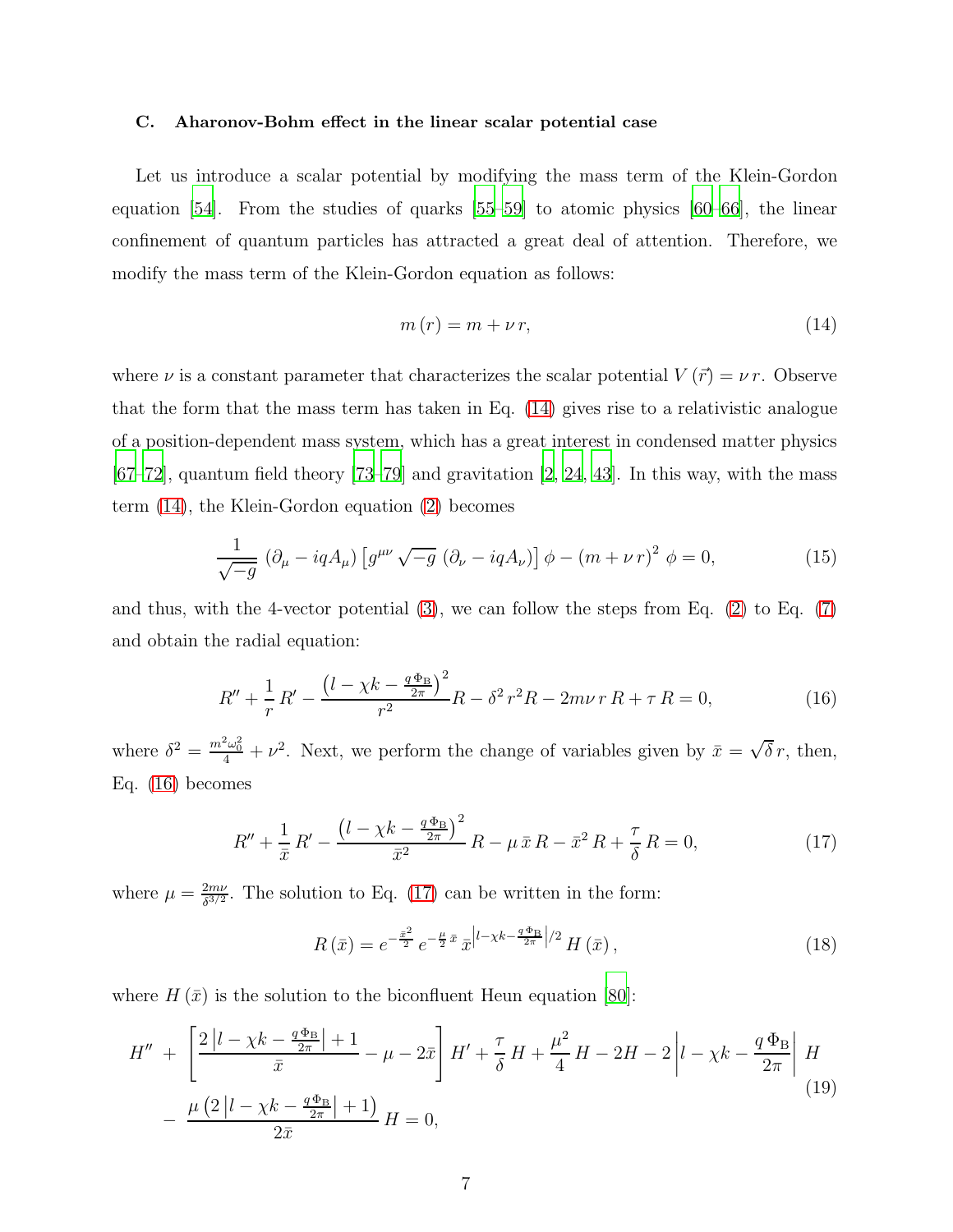i.e., we have that  $H(\bar{x}) = H_{\text{B}}\left(2\left|l - \chi k - \frac{q\Phi_{\text{B}}}{2\pi}\right|\right)$  $\frac{\Phi_{\rm B}}{2\pi}$ ,  $\mu$ ,  $\frac{\tau}{\delta}$  +  $\frac{\mu^2}{4}$  $\left(\frac{u^2}{4}, 0; \bar{x}\right)$  is the biconfluent Heun function.

Since we wish to find the bound state solutions, then, let us write  $H(\bar{x}) = \sum_{j=0}^{\infty} a_j \bar{x}^j$  $[49, 81]$  $[49, 81]$  $[49, 81]$ , and then, from Eq.  $(19)$  we obtain

<span id="page-7-2"></span>
$$
a_1 = \frac{\mu}{2} a_0,\tag{20}
$$

and the recurrence relation

<span id="page-7-0"></span>
$$
a_{j+2} = \frac{\mu (2j + 3 + 2|l - \chi k - \frac{q\Phi_B}{2\pi}|)}{2 (j + 2) (j + 2 + 2|l - \chi k - \frac{q\Phi_B}{2\pi}|)} a_{j+1}
$$
  
 
$$
- \frac{\left(\frac{4\tau}{\delta} + \mu^2 - 8 - 8|l - \chi k - \frac{q\Phi_B}{2\pi}| - 8j\right)}{4 (j + 2) (j + 2 + 2|l - \chi k - \frac{q\Phi_B}{2\pi}|)} a_j.
$$
 (21)

With the aim of obtaining a polynomial solution to the function  $H(\bar{x})$  and, consequently, the bound state solutions, we must impose that the series terminates [\[81](#page-18-5)]. From Eq. [\(21\)](#page-7-0), we have that the series terminates when

<span id="page-7-1"></span>
$$
\frac{4\tau}{\delta} + \mu^2 - 8 - 8\left|l - \chi k - \frac{q\,\Phi_B}{2\pi}\right| = 8n; \qquad a_{n+1} = 0,\tag{22}
$$

where  $n = 1, 2, 3, \ldots$  and we consider  $a_0 = 1$ . Hence, we have two conditions that yield a polynomial of degree *n*. With the condition  $\frac{4\tau}{\delta} + \mu^2 - 8 - 8 \left| l - \chi k - \frac{q \Phi_B}{2\pi} \right|$  $\left|\frac{\Phi_{\rm B}}{2\pi}\right| = 8n$ , we have

<span id="page-7-4"></span>
$$
\mathcal{E}_{n,l,k}^2 = m^2 + \sqrt{m^2 \omega^2 + 4\nu^2} \times \left( n + 1 + \left| l - \chi k - \frac{q \Phi_B}{2\pi} \right| \right) + m\omega \left( l - \chi k - \frac{q \Phi_B}{2\pi} \right) + k^2 - \frac{m^2 \nu^2}{\left( \frac{m^2 \omega^2}{4} + \nu^2 \right)}.
$$
\n(23)

Furthermore, we can only build a polynomial of degree n to  $H(\bar{x})$  if we also analyse the condition  $a_{n+1} = 0$  given in Eq. [\(22\)](#page-7-1). For instance, for a polynomial of first degree  $(n = 1)$ , we have that  $a_{n+1} = a_2 = 0$ . Then, by using the relations [\(20\)](#page-7-2) and [\(21\)](#page-7-0), we obtain

<span id="page-7-3"></span>
$$
\omega_{1,l,k} = \sqrt{\frac{4}{m^2} \left[ \frac{m^2 \nu^2}{2} \left( 3 + 2 \left| l - \chi k - \frac{q \Phi_B}{2\pi} \right| \right) \right]^{2/3} - \frac{4\nu^2}{m^2}}.
$$
(24)

The relation obtained in Eq.  $(24)$  is achieved by assuming that the magnetic field  $B_0$  can be adjusted. As a consequence, the possible values of the cyclotron frequency  $\omega_{1,\,l,\,k}$  (and thus, the magnetic field  $B_0$ ) associated with the energy level  $n = 1$  are determined by Eq. [\(24\)](#page-7-3),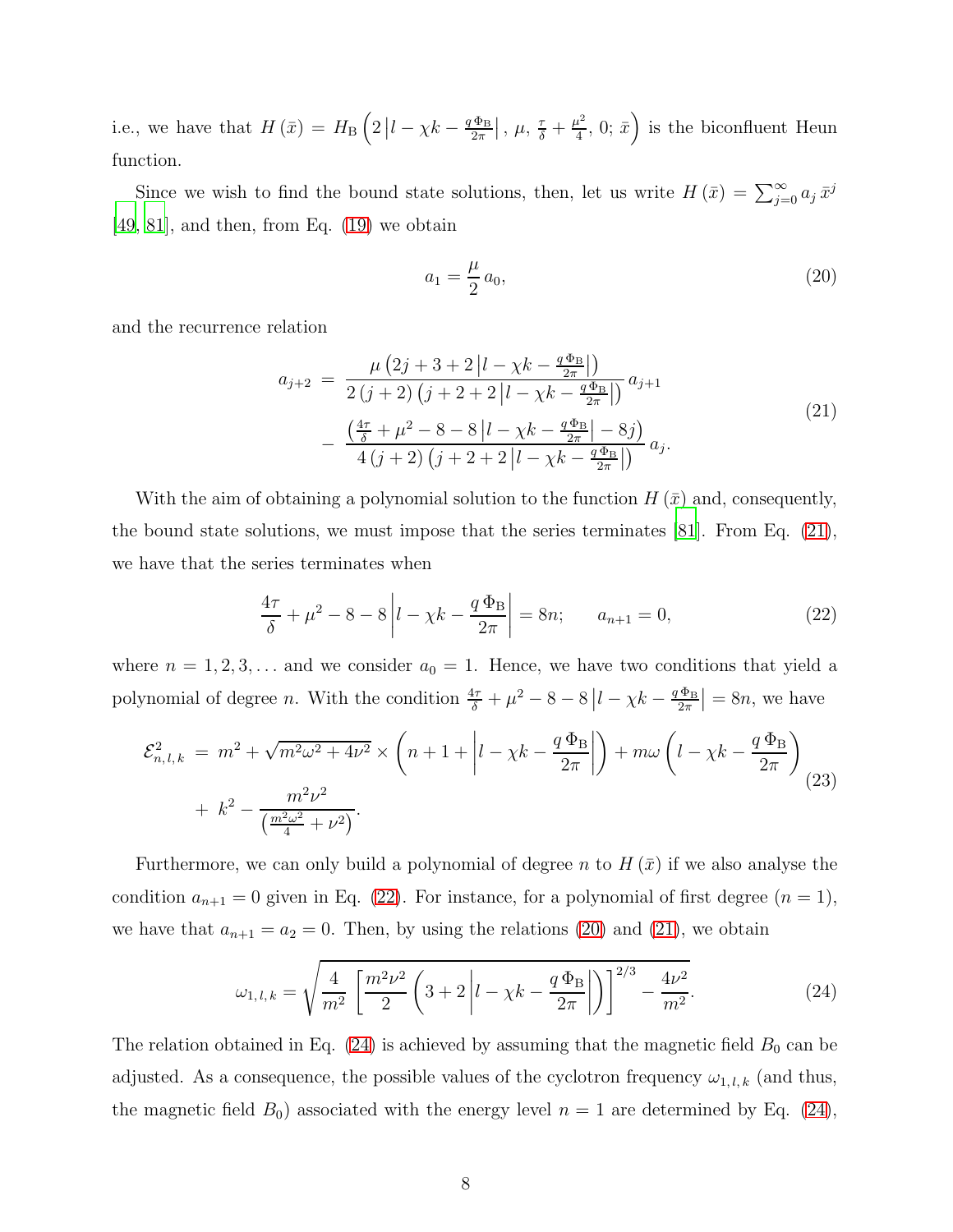hence, the polynomial of first degree to  $H(\bar{x})$  is achieved. Next, by substituting  $n = 1$  and Eq.  $(24)$  into Eq.  $(23)$ , we obtain

<span id="page-8-0"></span>
$$
\mathcal{E}_{1,l,k}^{2} = m^{2} + 2\left[\frac{m^{2}\nu^{2}}{2}\left(3+2\left|l-\chi k-\frac{q\,\Phi_{B}}{2\pi}\right|\right)\right]^{1/3} \times \left(2+\left|l-\chi k-\frac{q\,\Phi_{B}}{2\pi}\right|\right) \n+ m\left(l-\chi k-\frac{q\,\Phi_{B}}{2\pi}\right) \times \sqrt{\frac{4}{m^{2}}\left[\frac{m^{2}\nu^{2}}{2}\left(3+2\left|l-\chi k-\frac{q\,\Phi_{B}}{2\pi}\right|\right)\right]^{2/3} - \frac{4\nu^{2}}{m^{2}}}\right.\n+ k^{2} - \frac{m^{2}\nu^{2}}{\left[\frac{m^{2}\nu^{2}}{2}\left(3+2\left|l-\chi k-\frac{q\,\Phi_{B}}{2\pi}\right|\right)\right]^{2/3}}.
$$
\n(25)

Hence, Eq. [\(25\)](#page-8-0) is the expression of the relativistic energy level of the ground state  $(n = 1)$  for a spinless charged particle that interacts with a uniform magnetic field subject to a linear scalar potential in the spacetime with a space-like dislocation. By comparing Eqs. [\(23\)](#page-7-4) and [\(25\)](#page-8-0) with Eq. [\(10\)](#page-3-4), we have that the presence of the linear scalar potential modify the relativistic energy levels. Moreover, we have the influence of torsion and the magnetic flux on the energy level [\(25\)](#page-8-0), which can be seen with the presence of the effective angular momentum  $l_{\text{eff}} = l - \chi k - \frac{q \Phi_{\text{B}}}{2\pi}$  $\frac{\Phi_{\rm B}}{2\pi}$  in the ground state energy [\(25\)](#page-8-0). Therefore, we have the dependence of the ground state energy on the geometric phase  $\Phi_{\rm B}$ , which is the analogue effect of the Aharonov-Bohm effect for bound states [\[25](#page-16-5)]. In addition, the ground state energy [\(25\)](#page-8-0) is a periodic function of the Aharonov-Bohm geometric quantum phase [\[48\]](#page-17-2), since  $\mathcal{E}_{1,l,k}(\Phi_{\text{B}} \pm \frac{2\pi}{q})$  $\left(\frac{2\pi}{q}\right) = \mathcal{E}_{1, l \mp 1, k} (\Phi_{\text{B}}),$  where the periodicity is  $\phi_0 = \pm \frac{2\pi}{q}$  $\frac{2\pi}{q}$ . Note that, by taking  $\chi = 0$ , we have the relativistic energy level of the ground state  $(n = 1)$  for a spinless charged particle that interacts with a uniform magnetic field subject to a linear scalar potential in the Minkowski spacetime. Thereby, we also have that the presence of the topological defect changes the pattern of oscillations of the spectrum of energy, in this case, the pattern of oscillation of the ground state of energy.

## III. EFFECTS ASSOCIATED WITH THE KLEIN-GORDON OSCILLATOR IN THE SPACETIME WITH A SPACE-LIKE DISLOCATION

By following the idea of the Dirac oscillator [\[82\]](#page-18-6), Bruce and Minning [\[26](#page-16-6)] proposed a model for a relativistic quantum oscillator that interacts with a scalar particle. This model has became known in the literature as the Klein-Gordon oscillator [\[26](#page-16-6)[–30\]](#page-16-7). The Klein-Gordon oscillator is described by introducing a coupling into the Klein-Gordon equation as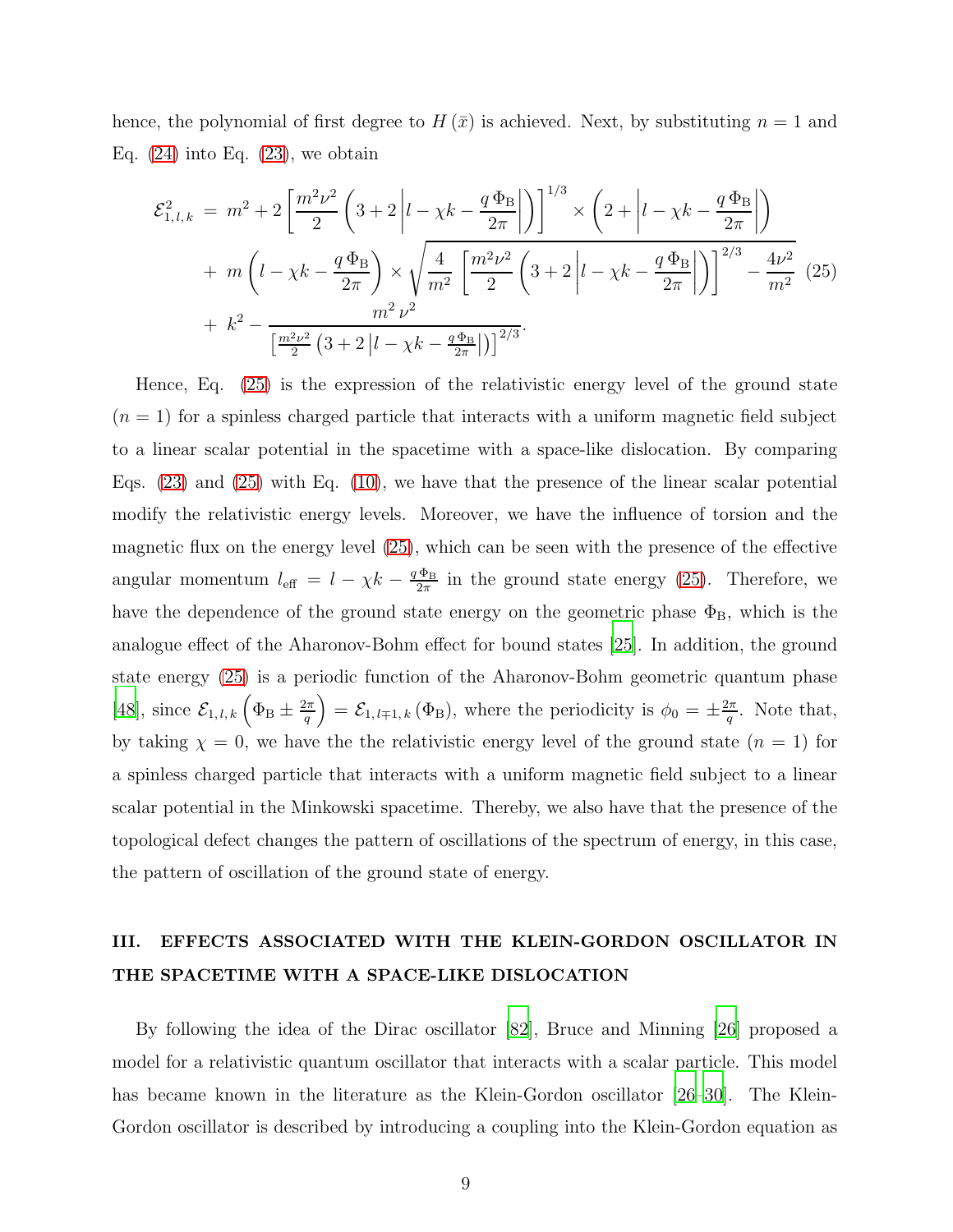$\hat{p}_{\mu} \to \hat{p}_{\mu} + im\omega_0 X_{\mu}$ , where m is the rest mass of the scalar particle,  $\omega_0$  is the angular frequency of the Klein-Gordon oscillator and  $X_{\mu} = (0, r, 0, 0)$  [\[83](#page-18-7)]. In this section, we investigate the Aharonov-Bohm effect for bound states [\[25\]](#page-16-5) when the Klein-Gordon oscillator interacts with a uniform magnetic field in the spacetime with a space-like dislocation. We also assume that the topological defect has an internal magnetic field as in the previous section.

### A. Aharonov-Bohm effect for bound states

Let us consider the 4-vector potential [\(3\)](#page-2-0) and the Klein-Gordon oscillator, thus, the Klein-Gordon equation in the spacetime with a space-like dislocation [\(1\)](#page-1-0) can be written as

$$
\frac{1}{\sqrt{-g}} \left( \partial_{\mu} + m\omega_0 X_{\mu} - iqA_{\mu} \right) \left[ g^{\mu\nu} \sqrt{-g} \left( \partial_{\nu} - m\omega_0 X_{\nu} - iqA_{\nu} \right) \right] \phi + m^2 \phi = 0, \qquad (26)
$$

where  $\sqrt{(-g)} = r$ . By following the steps from Eq. [\(4\)](#page-3-0) to Eq. [\(7\)](#page-3-6), we obtain the radial equation:

<span id="page-9-0"></span>
$$
R'' + \frac{1}{r}R' - \frac{\left(l - \chi k - \frac{q\Phi_B}{2\pi}\right)^2}{r^2}R - \frac{m^2\varpi^2r^2}{4}R + \Lambda R = 0,\tag{27}
$$

where we have defined the parameters  $\varpi$  and  $\Lambda$  as

$$
\omega^2 = 4\omega_0^2 + \omega^2;
$$
  
\n
$$
\Lambda = \mathcal{E}^2 - m^2 - k^2 - 2m\omega_0 - m\omega \left( l - \chi k - \frac{q \Phi_B}{2\pi} \right).
$$
\n(28)

Next, we define  $y = \frac{m\varpi r^2}{2}$ , then, we have in Eq. [\(27\)](#page-9-0) that

<span id="page-9-1"></span>
$$
y R'' + R' - \frac{\left(l - \chi k - \frac{q \Phi_B}{2\pi}\right)^2}{4y} R - \frac{y}{4} R + \frac{\Lambda}{2m\varpi} R = 0.
$$
 (29)

The solution to Eq. [\(29\)](#page-9-1) is analogous to Eq. [\(9\)](#page-3-5), i.e.,

<span id="page-9-3"></span>
$$
R(y) = e^{-\frac{y}{2}} y^{\left|l - \chi k - \frac{q\Phi_{\rm B}}{2\pi}\right|/2} {}_{1}F_{1}\left(\frac{\left|l - \chi k - \frac{q\Phi_{\rm B}}{2\pi}\right|}{2} + \frac{1}{2} - \frac{\Lambda}{2m\varpi}, \left|l - \chi k - \frac{q\Phi_{\rm B}}{2\pi}\right| + 1; y\right),
$$
(30)

and therefore, by following the discussion made in Eq.  $(9)$  to Eq.  $(10)$ , the relativistic energy levels are given by

<span id="page-9-2"></span>
$$
\mathcal{E}_{\bar{n},l,k}^{2} = m^{2} + 2m\sqrt{4\omega_{0}^{2} + \omega^{2}} \left( \bar{n} + \frac{|l - \chi k - \frac{q\Phi_{B}}{2\pi}|}{2} + \frac{1}{2} \right) + m\omega \left( l - \chi k - \frac{q\Phi_{B}}{2\pi} \right) + 2m\omega_{0} + k^{2}.
$$
\n(31)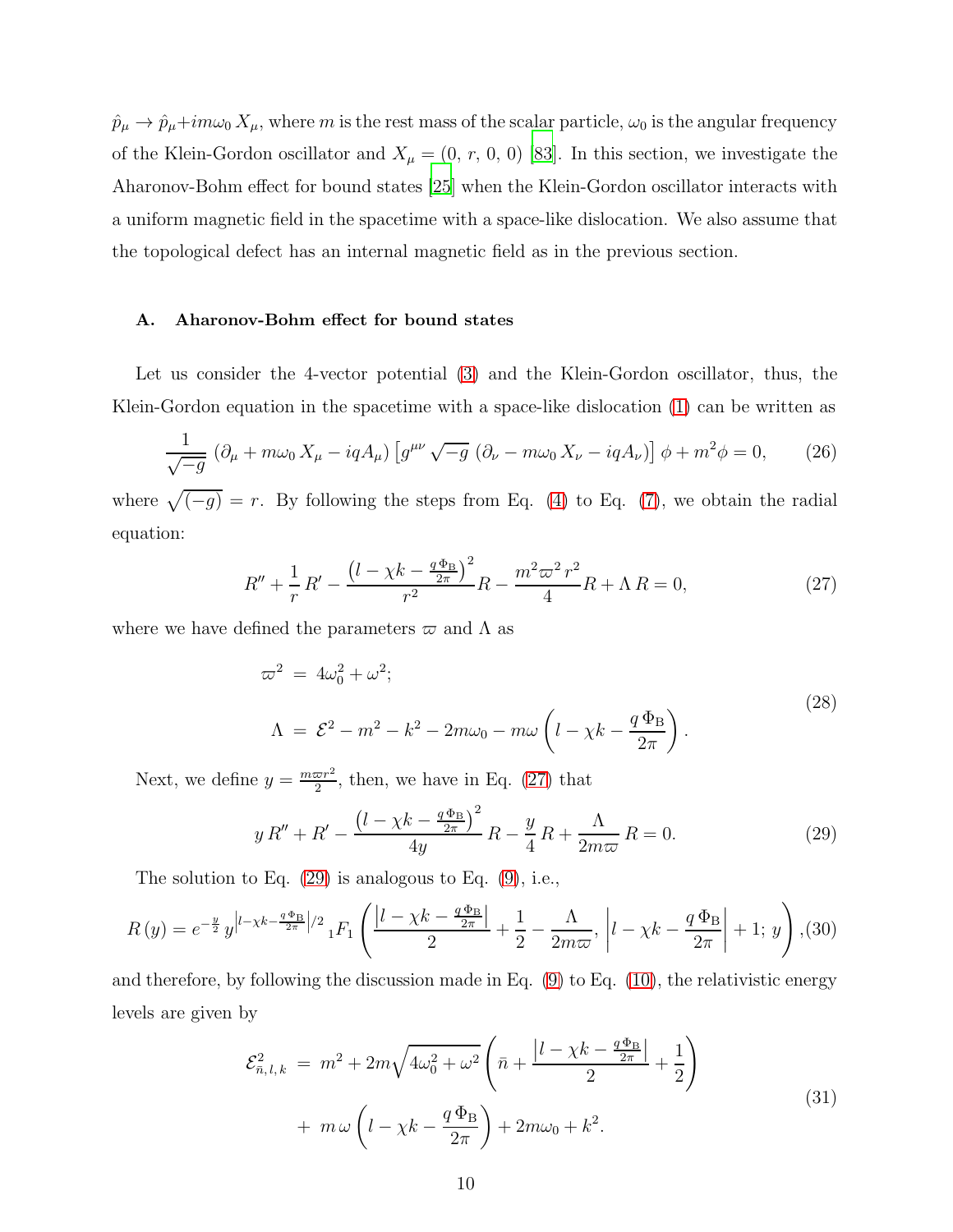Then, Eq. [\(31\)](#page-9-2) is the relativistic energy levels that stem from the interaction of the Klein-Gordon oscillator with a uniform magnetic field in the spacetime with a space-like dislocation. With the presence of the effective angular momentum  $l_{\text{eff}} = l - \chi k - \frac{q \Phi_{\text{B}}}{2\pi}$  $\frac{\Phi_{\rm B}}{2\pi}$ , we can also observe the influence of the topological defect and the geometric quantum phase on the relativistic energy levels. Hence, the dependence of the relativistic energy levels [\(31\)](#page-9-2) on  $\Phi_B$  yields the analogue of the Aharonov-Bohm effect for bound states [\[25](#page-16-5)], where the relativistic spectrum of energy is a periodic function of the Aharonov-Bohm geometric phase [\[48\]](#page-17-2),  $\mathcal{E}_{\bar{n},l,k}$   $\left(\Phi_{\rm B} \pm \frac{2\pi}{q}\right)$  $\left(\frac{2\pi}{q}\right) = \mathcal{E}_{\bar{n},l\mp1,k}(\Phi_{\mathrm{B}}),$  whose periodicity is  $\phi_0 = \pm \frac{2\pi}{q}$  $\frac{2\pi}{q}$ . Note that, by taking  $\omega_0 \to 0$ , we recover the result given in Eq. [\(10\)](#page-3-4). On the other hand, by taking  $\omega = 0$ and  $\Phi_{\rm B}=0$ , we recover the results obtained in Ref. [\[83\]](#page-18-7).

By taking  $\chi = 0$  in Eq. [\(31\)](#page-9-2), we have that the relativistic energy levels that arise from the interaction of the Klein-Gordon oscillator with a uniform magnetic field in the Minkowski spacetime. In contrast, we have that the presence of torsion in the spacetime modifies the degeneracy of the relativistic energy levels. Besides, the presence of torsion in the spacetime changes the pattern of oscillations of the energy levels.

### B. Aharonov-Bohm effect in the hard-wall confining potential case

Let us analyse the Klein-Gordon oscillator that interacts with a uniform magnetic field in the spacetime with a space-like dislocation when it is subject to the boundary condition given in Eq.  $(11)$ . Thereby, the boundary condition  $(11)$  is now written in the form:

<span id="page-10-0"></span>
$$
R\left(y_0 = \frac{m\,\varpi\,r_0^2}{2}\right) = 0,\tag{32}
$$

Let us consider  $\frac{\Lambda}{2m\omega} \gg 1$ . Then, by substituting Eq. [\(30\)](#page-9-3) into [\(32\)](#page-10-0), we can use the relation given in Eq. [\(12\)](#page-5-0) and obtain the relativistic energy levels:

<span id="page-10-1"></span>
$$
\mathcal{E}_{\bar{n},l,k} \approx \pm \sqrt{m^2 + \frac{1}{r_0^2} \left( \bar{n}\pi + \frac{\pi}{2} \left| l - \chi k - \frac{q\,\Phi_B}{2\pi} \right| + \frac{3\pi}{4} \right)^2 + 2m\omega_0 + m\omega \left( l - \chi k - \frac{q\,\Phi_B}{2\pi} \right) + k^2/3}
$$

In Eq. [\(33\)](#page-10-1), we have the influence of the topological defect and the geometric quantum phase on the spectrum of energy through the the effective angular momentum  $l_{\text{eff}} = l \chi k - \frac{q \Phi_B}{2\pi}$  $\frac{\Phi_{\rm B}}{2\pi}$ . We can also observe the analogue effect of the Aharonov-Bohm effect for bound states [\[25\]](#page-16-5) and periodicity  $(\phi_0 = \pm \frac{2\pi}{q})$  $\left(\frac{2\pi}{q}\right)$  of the energy levels [\(33\)](#page-10-1), where  $\mathcal{E}_{\bar{n},l,k}\left(\Phi_{\mathrm{B}}\pm\frac{2\pi}{q}\right)$  $\left(\frac{2\pi}{q}\right) =$  $\mathcal{E}_{\bar{n},l+1,k}(\Phi_{\mathrm{B}})$ . In contrast to Eq. [\(13\)](#page-5-1), we have a new contribution to the relativistic energy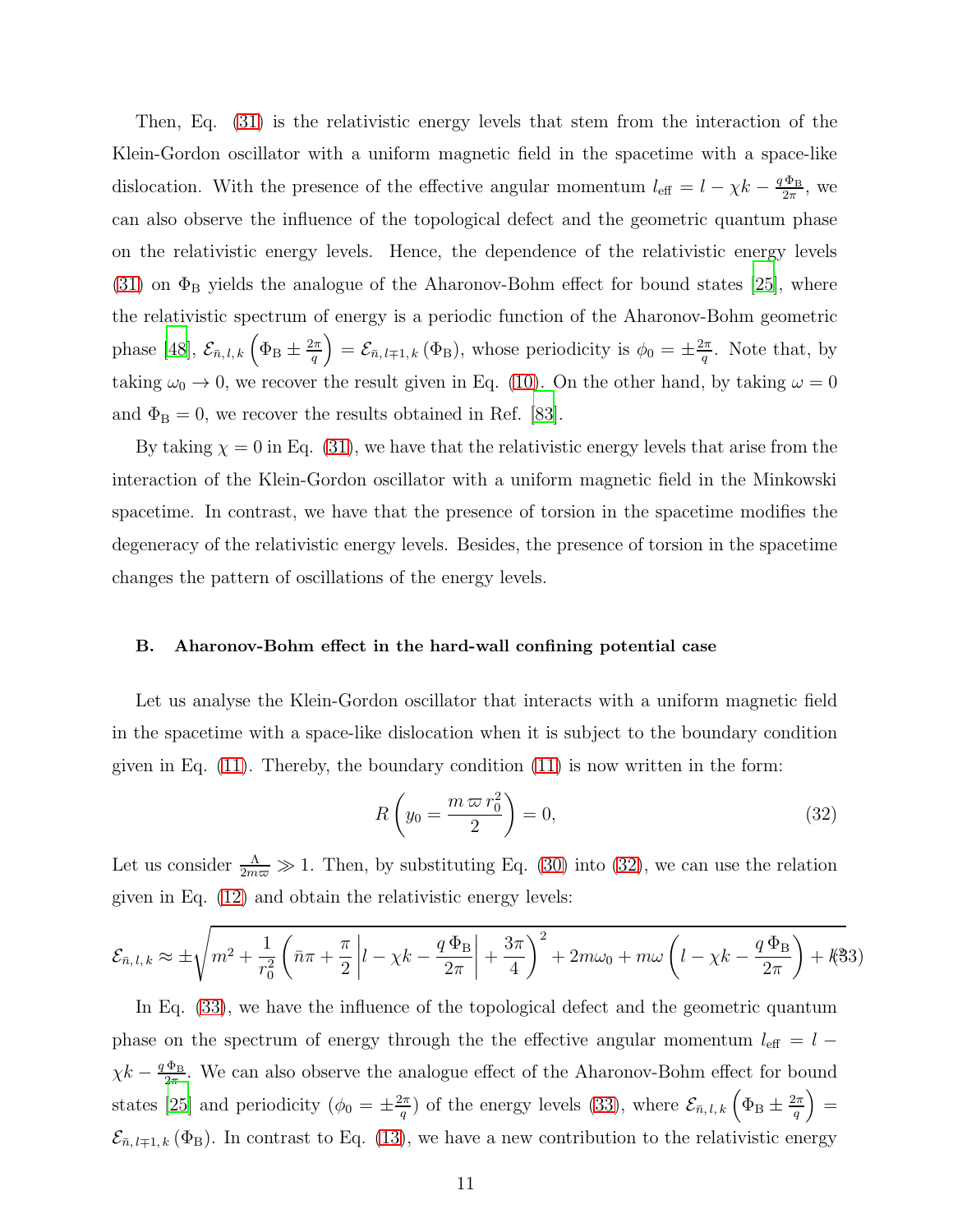levels given by the term  $2m\omega_0$  that stems from the Klein-Gordon oscillator. Note that, by taking  $\omega_0 \to 0$ , we recover the result given in Eq. [\(13\)](#page-5-1).

By taking  $\chi = 0$  in Eq. [\(33\)](#page-10-1), we obtain the relativistic energy levels of the interaction of the Klein-Gordon oscillator with a uniform magnetic field subject to the hard-wall confining potential in the Minkowski spacetime. Hence, the presence of torsion in the spacetime also modifies the degeneracy of the relativistic energy levels and the pattern of oscillations of them.

### C. Aharonov-Bohm effect in the linear scalar potential case

Finally, let us analyse the interaction between the Klein-Gordon oscillator and a uniform magnetic field in the spacetime with a space-like dislocation [\(1\)](#page-1-0), when this system is subject to a linear scalar potential as given in Eq. [\(14\)](#page-6-0). By following the steps from Eq. [\(14\)](#page-6-0) to Eq. [\(16\)](#page-6-1), we obtain the radial equation:

$$
R'' + \frac{1}{r}R' - \frac{\left(l - \chi k - \frac{q\Phi_B}{2\pi}\right)^2}{r^2}R - \lambda^2 r^2 R - 2m\nu\ rR + \tau R = 0,\tag{34}
$$

where we have defined the parameter  $\lambda$  as

<span id="page-11-0"></span>
$$
\lambda^{2} = \frac{m^{2}\omega^{2}}{4} + \nu^{2}
$$
  
=  $m^{2}\omega_{0}^{2} + \frac{m^{2}\omega^{2}}{4} + \nu^{2}$ . (35)

Next, we define  $\bar{y} = \sqrt{\lambda} r$ , and then, we rewrite Eq. [\(35\)](#page-11-0) in the form:

<span id="page-11-1"></span>
$$
R'' + \frac{1}{\bar{y}} R' - \frac{\left(l - \chi k - \frac{q\Phi_B}{2\pi}\right)^2}{\bar{y}^2} R - \theta \bar{y} R - \bar{y}^2 R + \frac{\Lambda}{\lambda} R = 0,
$$
 (36)

where  $\theta = \frac{2m\nu}{\lambda^{3/2}}$  $\frac{2m\nu}{\lambda^{3/2}}$ . The solution to Eq. [\(36\)](#page-11-1) can be written in the form:

$$
R\left(\bar{y}\right) = e^{-\frac{\bar{y}^2}{2}} e^{-\frac{\theta}{2}\bar{y}} \bar{y}^{\left|l-\chi k - \frac{q\Phi_B}{2\pi}\right|/2} H\left(\bar{y}\right),\tag{37}
$$

where  $H(\bar{y})$  is also a solution to the biconfluent Heun equation [\[80](#page-18-4)]:

$$
H'' + \left[\frac{2|l - \chi k - \frac{q\Phi_B}{2\pi}| + 1}{\bar{y}} - \theta - 2\bar{y}\right]H' + \frac{\Lambda}{\lambda}H + \frac{\theta^2}{4}H - 2H - 2\left|l - \chi k - \frac{q\Phi_B}{2\pi}\right|H - \frac{\theta\left(2|l - \chi k - \frac{q\Phi_B}{2\pi}| + 1\right)}{2\bar{y}}H = 0,
$$
\n(38)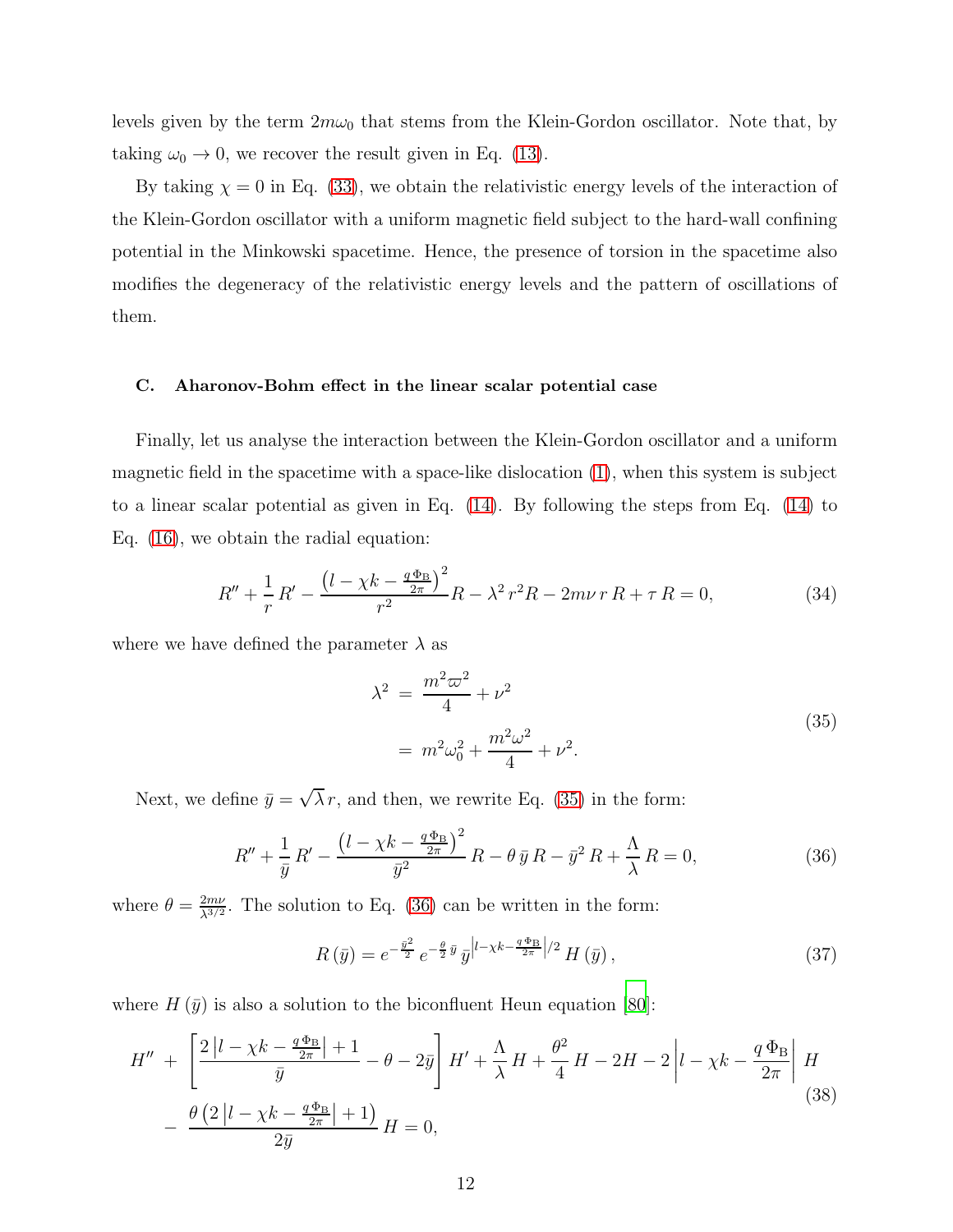i.e., we have that  $H(\bar{x}) = H_{\text{B}}\left(2\left|l - \chi k - \frac{q\,\Phi_{\text{B}}}{2\pi}\right|\right)$  $\frac{\Phi_{\rm B}}{2\pi}$ ,  $\theta$ ,  $\frac{\Lambda}{\lambda} + \frac{\theta^2}{4}$  $(\frac{1}{4}, 0; \bar{y})$  is the biconfluent Heun function.

Let us follow the steps from Eq. [\(19\)](#page-6-3) to Eq. [\(22\)](#page-7-1), then, we write  $H(\bar{y}) = \sum_{j=0}^{\infty} b_j \bar{y}^j$  and obtain

<span id="page-12-1"></span>
$$
b_1 = \frac{\theta}{2} b_0,\tag{39}
$$

and the recurrence relation

<span id="page-12-2"></span>
$$
b_{j+2} = \frac{\theta(2j+3+2|l-\chi k - \frac{q\Phi_{\rm B}}{2\pi}|)}{2(j+2)(j+2+2|l-\chi k - \frac{q\Phi_{\rm B}}{2\pi}|)} b_{j+1}
$$
  
 
$$
-\frac{\left(\frac{4\Lambda}{\lambda} + \theta^2 - 8 - 8|l-\chi k - \frac{q\Phi_{\rm B}}{2\pi}| - 8j\right)}{4(j+2)(j+2+2|l-\chi k - \frac{q\Phi_{\rm B}}{2\pi}|)} b_j.
$$
 (40)

As we have discussed in the previous section, the biconfluent Heun series becomes a polynomial of degree  $n$  when

<span id="page-12-0"></span>
$$
\frac{4\Lambda}{\lambda} + \theta^2 - 8 - 8 \left| l - \chi k - \frac{q \Phi_B}{2\pi} \right| = 8n; \quad b_{n+1} = 0,
$$
\n(41)

where  $n = 1, 2, 3, ...$  and we also consider  $b_0 = 1$ . Therefore, from the condition  $\frac{4\Lambda}{\lambda} + \theta^2$  –  $8-8|l-\chi k-\frac{q\,\Phi_{\rm B}}{2\pi}$  $\left|\frac{\Phi_{\rm B}}{2\pi}\right| = 8n$ , we have

<span id="page-12-4"></span>
$$
\mathcal{E}_{n,l,k}^2 = m^2 + \sqrt{4m^2\omega_0^2 + m^2\omega^2 + 4\nu^2} \times \left(n + 1 + \left|l - \chi k - \frac{q\,\Phi_B}{2\pi}\right|\right) + m\omega \left(l - \chi k - \frac{q\,\Phi_B}{2\pi}\right) + k^2 - \frac{m^2\nu^2}{(m^2\omega_0^2 + \frac{m^2\omega^2}{4} + \nu^2)} + 2m\omega_0.
$$
\n(42)

Let us obtain a polynomial of first degree  $(n = 1)$  to  $H(\bar{y})$ , then, from the condition  $b_{n+1} = 0$  given in Eq. [\(41\)](#page-12-0), we have that  $b_2 = 0$ . By using the relations [\(39\)](#page-12-1) and [\(40\)](#page-12-2), we obtain

<span id="page-12-3"></span>
$$
\omega_{1,l,k} = \sqrt{\frac{4}{m^2} \left[ \frac{m^2 \nu^2}{2} \left( 3 + 2 \left| l - \chi k - \frac{q \Phi_B}{2\pi} \right| \right) \right]^{2/3} - \frac{4\nu^2}{m^2} - 4\omega_0^2},\tag{43}
$$

where we have also assumed that the magnetic field  $B_0$  can be adjusted. In this way, the possible values of the cyclotron frequency associated with the ground state  $(\omega_{1,l,k})$  (and also the magnetic field  $B_0$ ) are determined by the relation [\(43\)](#page-12-3) and a polynomial of first degree to  $H(\bar{y})$  is achieved. By comparing Eq. [\(43\)](#page-12-3) to Eq. [\(24\)](#page-7-3), we have a new contribution to  $\omega_{1,l,k}$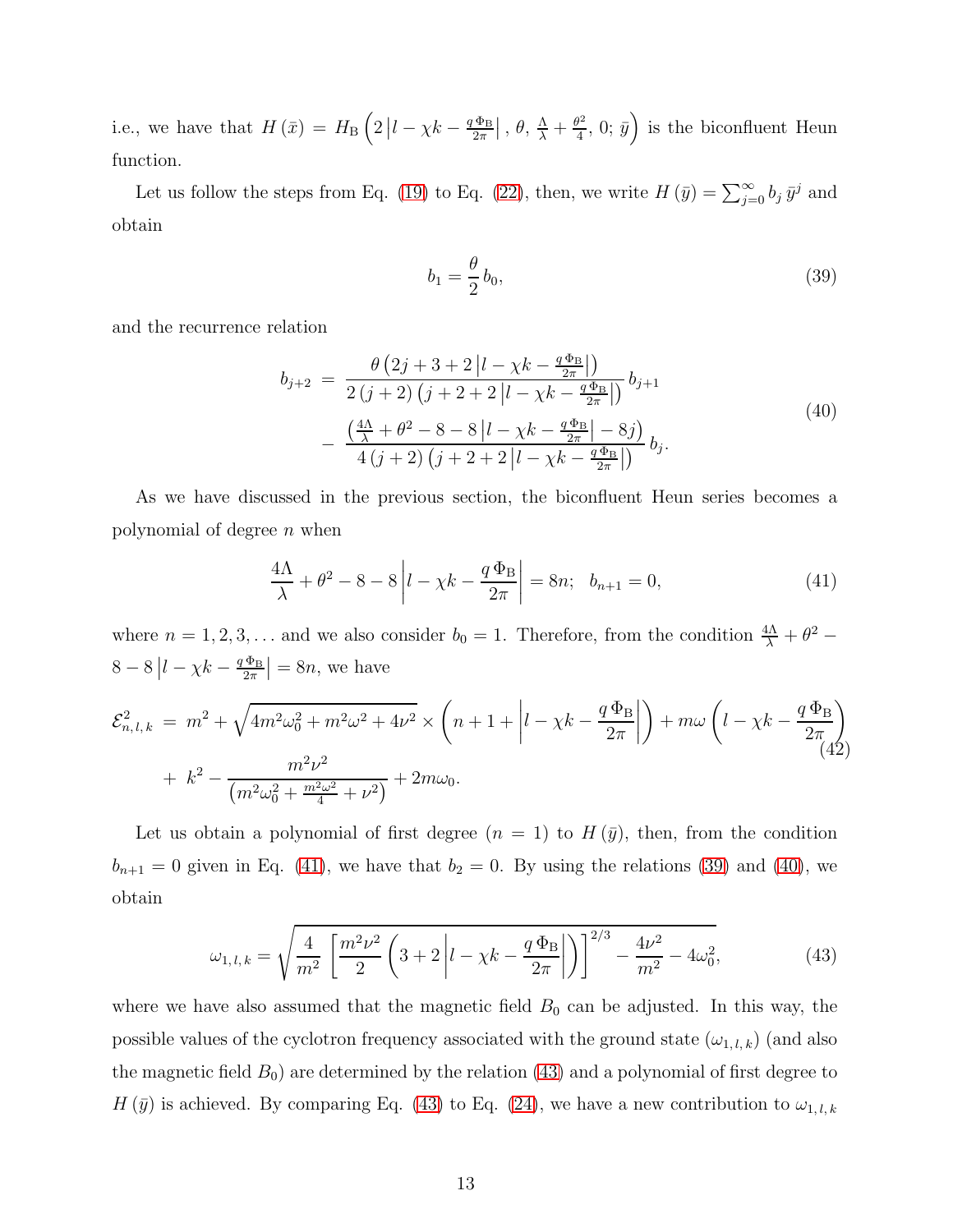given by  $(-4\omega_0^2)$ , which stems from the Klein-Gordon oscillator. Further, by substituting  $n = 1$  and Eq. [\(43\)](#page-12-3) into Eq. [\(42\)](#page-12-4), we have

<span id="page-13-0"></span>
$$
\mathcal{E}_{1,l,k}^{2} = m^{2} + 2\left[\frac{m^{2}\nu^{2}}{2}\left(3+2\left|l-\chi k-\frac{q\,\Phi_{B}}{2\pi}\right|\right)\right]^{1/3} \times \left(2+\left|l-\chi k-\frac{q\,\Phi_{B}}{2\pi}\right|\right) \n+ m\left(l-\chi k-\frac{q\,\Phi_{B}}{2\pi}\right) \times \sqrt{\frac{4}{m^{2}}\left[\frac{m^{2}\nu^{2}}{2}\left(3+2\left|l-\chi k-\frac{q\,\Phi_{B}}{2\pi}\right|\right)\right]^{2/3} - \frac{4\nu^{2}}{m^{2}} - 4\omega_{0}^{2}} \n+ k^{2} - \frac{m^{2}\nu^{2}}{\left[\frac{m^{2}\nu^{2}}{2}\left(3+2\left|l-\chi k-\frac{q\,\Phi_{B}}{2\pi}\right|\right)^{2/3}\right]} + 2m\omega_{0},
$$
\n(44)

which give us the allowed energies of the ground state for a system that consists of the interaction of the Klein-Gordon oscillator with a magnetic field and a linear scalar potential in the spacetime with a space-like dislocation. In contrast to the energy levels [\(31\)](#page-9-2), Eqs. [\(42\)](#page-12-4) and [\(44\)](#page-13-0) show that the presence of the linear scalar potential yields another spectrum of energy.

We can also observe the Aharonov-Bohm effect for bound states [\[25](#page-16-5)] in the ground state energies [\(44\)](#page-13-0) due to the dependence of the energies levels on the geometric quantum phase  $\Phi_{\rm B}$ . Note that the ground state energies [\(44\)](#page-13-0) is also a periodic function of the Aharonov-Bohm geometric quantum phase [\[48\]](#page-17-2), where  $\mathcal{E}_{1,l,k}\left(\Phi_{\text{B}} \pm \frac{2\pi}{q}\right)$  $\left(\frac{2\pi}{q}\right) = \mathcal{E}_{1,\,l\mp1,\,k}\left(\Phi_{\mathrm{B}}\right)$  (the periodicity is also  $\phi_0 = \pm \frac{2\pi}{q}$  $\frac{d\pi}{q}$ ). We can also see that the influence of the topological defect on the energy levels is made by the presence of the effective angular momentum  $l_{\text{eff}} = l - \chi k - \frac{q \Phi_{\text{B}}}{2\pi}$  $\frac{\Phi_{\rm B}}{2\pi}$ . With  $\chi = 0$ , then, we have that the ground state energies [\(44\)](#page-13-0) becomes that stem from the interaction of the Klein-Gordon oscillator with a magnetic field and a linear scalar potential in the Minkowski spacetime, which is also a periodic function of the Aharonov-Bohm geometric quantum phase [\[48\]](#page-17-2). Thus, the topology of the spacetime also changes the pattern of oscillations of the ground state energies.

### IV. CONCLUSIONS

We have investigated the effects of torsion that stems from a spacetime with a spacelike dislocation on the interaction between an electrically charged particle and a uniform magnetic field. In addition, we have assumed that the topological defect has an internal magnetic flux. We have seen that this interaction gives rise to a relativistic analogue of the Landau quantization [\[31](#page-16-8)], where the effects of torsion modify the energy levels by breaking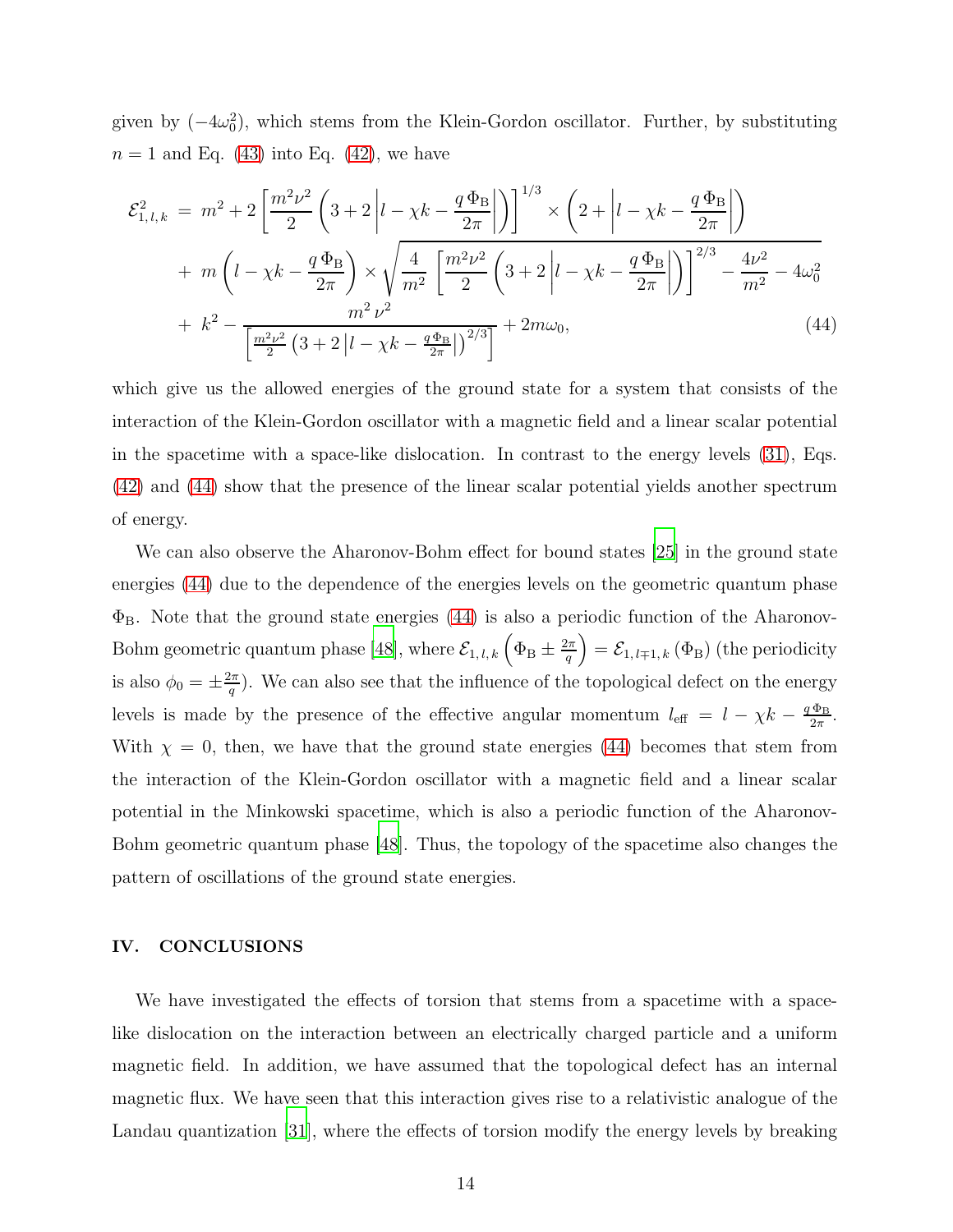the degeneracy of the relativistic Landau levels. We have also seen that the relativistic energy levels depend on the Aharonov-Bohm geometric quantum, where these energy levels are a periodic function of the geometric quantum phase and the pattern of oscillation of them are changed by the effects of torsion. We have extended our discussion to investigating the behaviour of this system under the influence of a hard-wall confining potential and a linear scalar potential. Then, in the case of the hard-wall confining potential, we have shown that there exists the influence of the topology of the spacetime and the geometric quantum phase on the relativistic energy levels. In the case of the linear scalar potential, we have calculated the energy of the ground state of the system and shown that there also exists the influence of the topological defect and the Aharonov-Bohm quantum phase.

We have also investigated the Aharonov-Bohm effect for bound states [\[25\]](#page-16-5) when the Klein-Gordon oscillator interacts with a uniform magnetic field in the spacetime with a space-like dislocation. We have seen that there are torsion effects on the relativistic energy levels. Moreover, we have shown that the relativistic energy levels have a dependence on the geometric quantum phase, which gives rise to the Aharonov-Bohm effect for bound states [\[25\]](#page-16-5), and they a periodic function of the Aharonov-Bohm quantum phase. In particular, the effects of torsion of the spacetime changes the pattern of oscillations of the energy levels. In addition, we have analysed the influence of the hard-wall confining potential and the linear scalar potential. In the case of the hard-wall confining potential, we have obtained a spectrum of energy that differs from that given by the interaction of the Klein-Gordon oscillator with the uniform magnetic field. This spectrum of energy depends on the geometric quantum phase and the parameter associated with the torsion of the spacetime. Finally, in the case of the linear scalar potential, we have also calculated only the energy of the ground state of the system and shown the influence of the topological defect spacetime and the geometric quantum phase on it.

In recent years, the thermodynamics properties of quantum systems [\[84](#page-18-8)[–89\]](#page-18-9), the quantum Hall effect [\[90](#page-18-0)[–92](#page-18-10)] and the possibility of building coherent states [\[93](#page-18-11)[–96\]](#page-18-12) and displaced Fock states [\[97](#page-18-13), [98\]](#page-19-0) have attracted a great interest in the literature. It is well-known in nonrelativistic quantum mechanics that the Landau quantization is the simplest system that we can work with the studies of the quantum Hall effect, while the harmonic oscillator is used in the studies of coherent states. Therefore, the systems analysed in this work can be a starting points for investigating the influence of torsion on the thermodynamics properties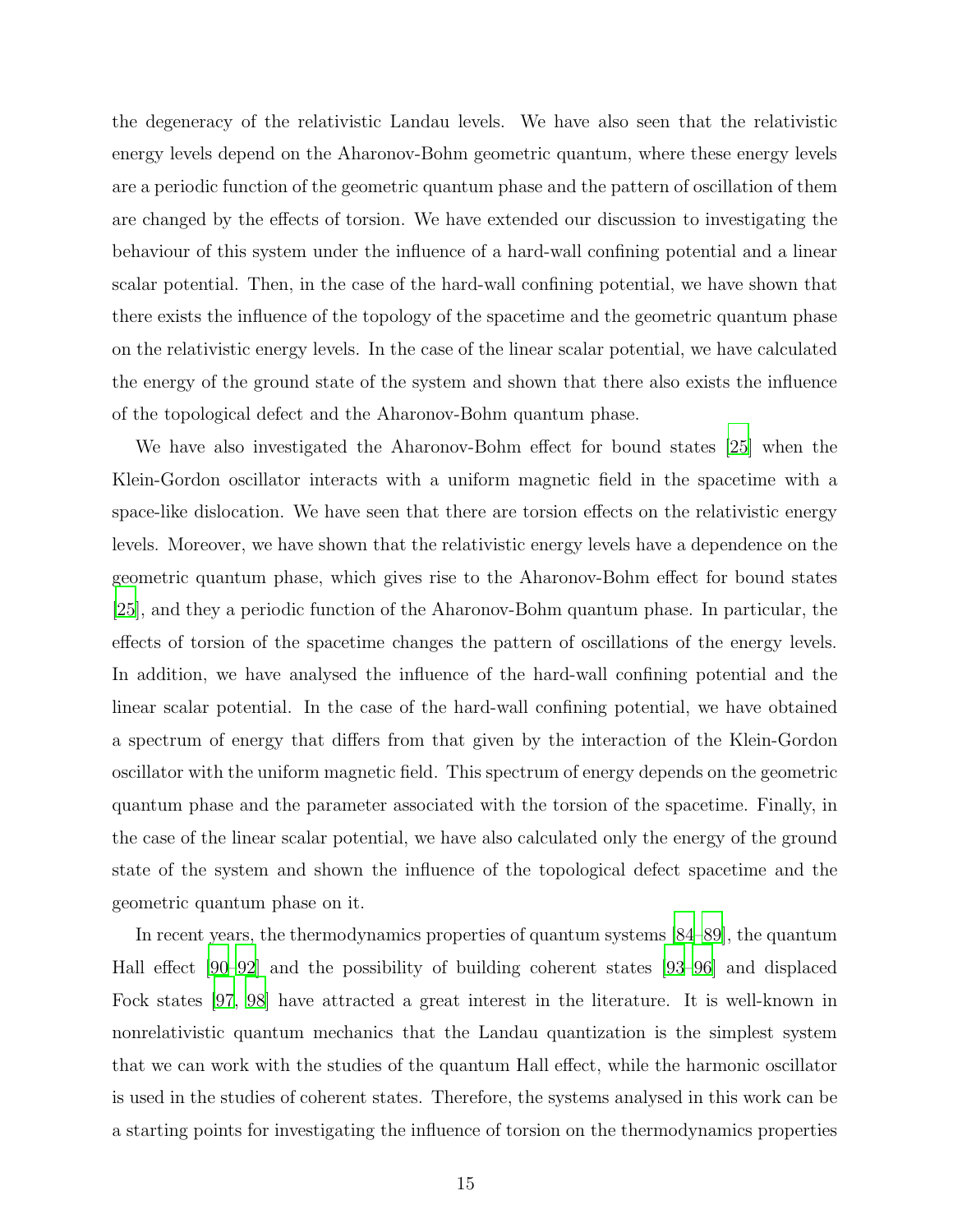and for searching for relativistic analogues of the quantum Hall effect, coherent states and displaced Fock states in topological defect spacetimes or in curved spacetimes.

### Acknowledgments

The authors would like to thank the Brazilian agencies CNPq and CAPES for financial support.

- <span id="page-15-13"></span><span id="page-15-0"></span>[1] C. Furtado and F. Moraes, J. Phys. A: Math. Gen. 33, 5513 (2000).
- [2] A. L. Cavalcanti de Oliveira and E. R. Bezerra de Mello, Class. Quantum Grav. 23, 5249 (2006).
- [3] B.-Q. Wang, C.-Y. Longa, Z.-W. Long and T. Xu, Eur. Phys. J. Plus 131, 378 (2016).
- [4] H. Hassanabadi and M. Hosseinpour, Eur. Phys. J. C 76, 553 (2016).
- [5] M. de Montigny, M. Hosseinpour and H. Hassanabadi, Int. J. Mod. Phys. A 31, 1650191 (2016).
- <span id="page-15-1"></span>[6] Z. Wang, Z.-W. Long, C.-Y. Long and B.-Q. Wang, Can. J. Phys. 95, 331 (2017).
- <span id="page-15-2"></span>[7] A. Vilenkin, Phys. Lett. B 133, 177 (1983).
- [8] W. A. Hiscock, Phys. Rev. D 31, 3288 (1985).
- <span id="page-15-3"></span>[9] B. Linet, Gen. Relativ. Gravit. 17, 1109 (1985).
- <span id="page-15-4"></span>[10] A. Vilenkin, Phys. Rep. 121, 263 (1985).
- <span id="page-15-6"></span><span id="page-15-5"></span>[11] M. Barriola and A. Vilenkin, Phys. Rev. Lett. 63, 341 (1989).
- [12] H. Kleinert, Gauge fields in condensed matter, vol. 2, (World Scientific, Singapore, 1989).
- <span id="page-15-7"></span>[13] M. O. Katanaev and I. V. Volovich. Ann. Phys. (NY) 216, 1 (1992).
- <span id="page-15-8"></span>[14] C. Filgueiras, M. Rojas, G. Aciole and E. O. Silva, Phys. Lett. A 380, 3847 (2016).
- [15] K. Ma, J.-H. Wang, H.-X. Yang and H.-W. Fan, Chin. Phys. Lett. 10, 100401 (2016).
- <span id="page-15-9"></span>[16] J. Wang, K. Ma, K. Li and H. Fan, Ann. Phys. (NY) 362, 327 (2015).
- <span id="page-15-10"></span>[17] C. Filgueiras and E. O. Silva, Phys. Lett. A 379, 2110 (2015).
- <span id="page-15-11"></span>[18] G. A. Marques, V. B. Bezerra. C. Furtado and F. Moraes, Int. J. Mod. Phys. A 20, 6051  $(2005).$
- <span id="page-15-12"></span>[19] C. Furtado, V. B. Bezerra and F. Moraes, Phys. Lett. A 289, 160 (2001).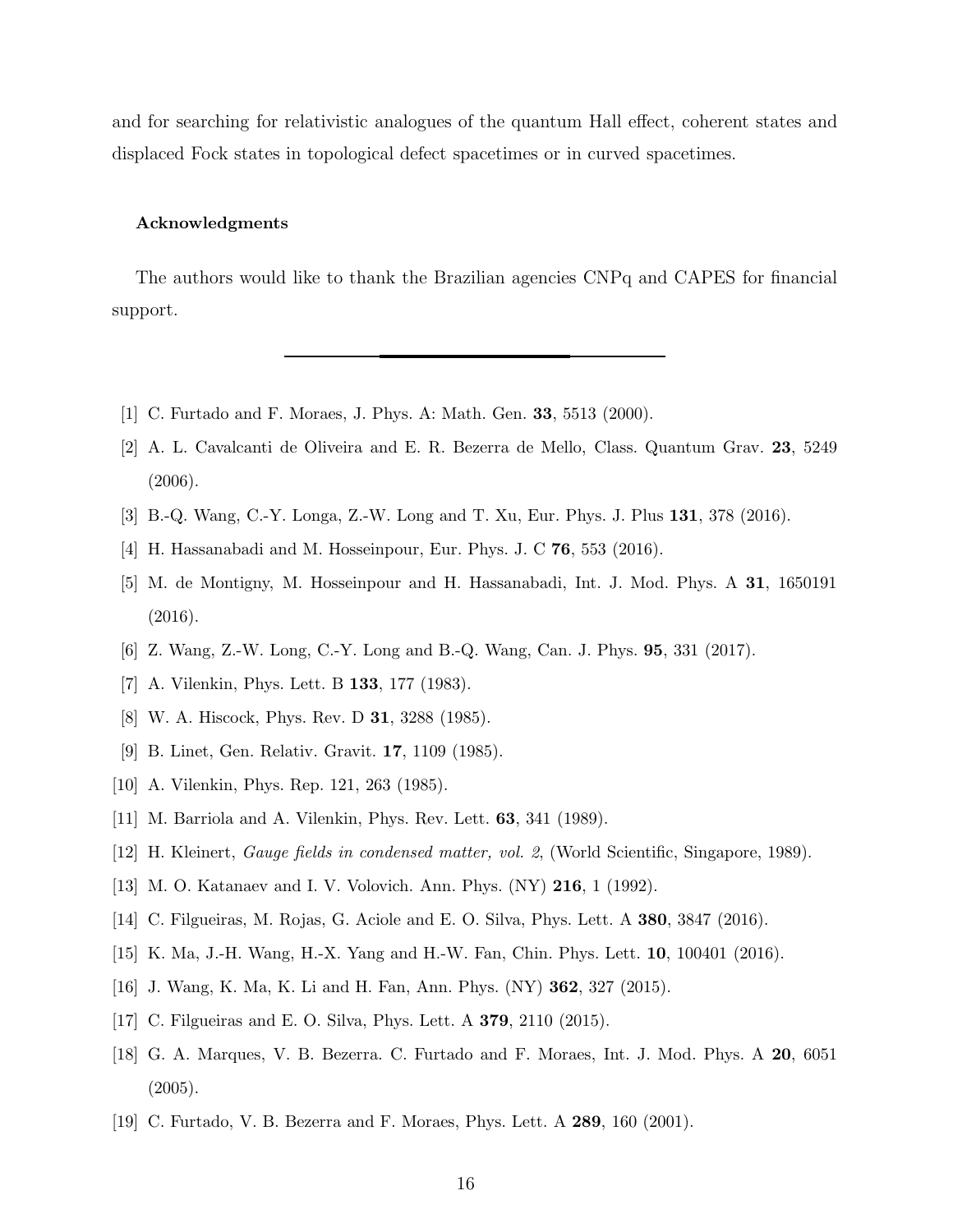- <span id="page-16-1"></span><span id="page-16-0"></span>[20] R. A. Puntigam and H. H. Soleng, Class. Quantum Grav. 14, 1129 (1997).
- <span id="page-16-2"></span>[21] V. B. Bezerra, J. Math. Phys. 38, 2553 (1997).
- <span id="page-16-3"></span>[22] K. Bakke and C. Furtado, Ann. Phys. (NY) 336, 489 (2013).
- <span id="page-16-4"></span>[23] K. Bakke, Ann. Phys. (NY) 346, 51 (2014).
- <span id="page-16-5"></span>[24] R. L. L. Vitória and K. Bakke, Gen. Relativ. Gravit.  $48$ , 161 (2016).
- [25] M. Peshkin and A. Tonomura, The Aharonov-Bohm Effect (Springer-Verlag, in: Lecture Notes in Physics, Vol. 340, Berlin, 1989).
- <span id="page-16-6"></span>[26] S. Bruce and P. Minning, Nuovo Cimento A 106, 711 (1993).
- [27] V. V. Dvoeglazov, Nuovo Cimento A 107, 1413 (1994).
- [28] N. A. Rao and B. A. Kagali, Phys. Scr. 77, 015003 (2008).
- <span id="page-16-7"></span>[29] A. Boumali, A. Hafdallah and A. Toumi, Phys. Scr. 84, 037001 (2011).
- <span id="page-16-8"></span>[30] B. Mirza and M. Mohadesi, Commun. Theor. Phys. 42, 664 (2004).
- [31] L. D. Landau and E. M. Lifshitz, Quantum Mechanics, the nonrelativistic theory, 3rd Ed. (Pergamon, Oxford, 1977).
- <span id="page-16-9"></span>[32] M. Ericsson and E. Sjöqvist, Phys. Rev. A 65, 013607 (2001).
- <span id="page-16-10"></span>[33] L. R. Ribeiro, C. Furtado, J. R. Nascimento, Phys. Lett. A 348, 135 (2006).
- [34] C. Furtado, J. R. Nascimento and L. R. Ribeiro, Phys. Lett. A 358, 336 (2006).
- <span id="page-16-11"></span>[35] G. de A. Marques, C. Furtado, V. B. Bezerra and and F. Moraes, J. Phys. A: Math. Gen. 34, 5945 (2001).
- <span id="page-16-13"></span><span id="page-16-12"></span>[36] C. Furtado *et al*, Phys. Lett. A **195**, 90 (1994).
- [37] I. I. Rabi, Z. Phys. 49, 507 (1928).
- [38] V. B. Berestetskii, E. M. Lifshitz and L. P. Pitaevskii, Quantum Electrodynamics, 2nd edn. (Pergamon, 1982).
- [39] R. Jackiw, Phys. Rev. D 29, 2375 (1984).
- [40] A. V. Balatsky, G. E. Volovik and A. V. Konyshev, Zh. Eksp. Teor. Fiz. 90, 2038 (1986).
- [41] F. D. M. Haldane, Phys. Rev. Lett. 61, 2015 (1988).
- <span id="page-16-14"></span>[42] A. M. J. Schakel, Phys. Rev. D 43, 1428 (1991).
- <span id="page-16-15"></span>[43] E. R. Figueiredo Medeiros and E. R. Bezerra de Mello, Eur. Phys. J. C 72, 2051 (2012).
- <span id="page-16-16"></span>[44] M. S. Cunha, C. R. Muniz, H. R. Christiansen and V. B. Bezerra, Eur. Phys. J. C 76, 512 (2016).
- <span id="page-16-17"></span>[45] M. J. Bueno, C. Furtado and A. M. de M. Carvalho, Eur. Phys. J. B 85, 53 (2012).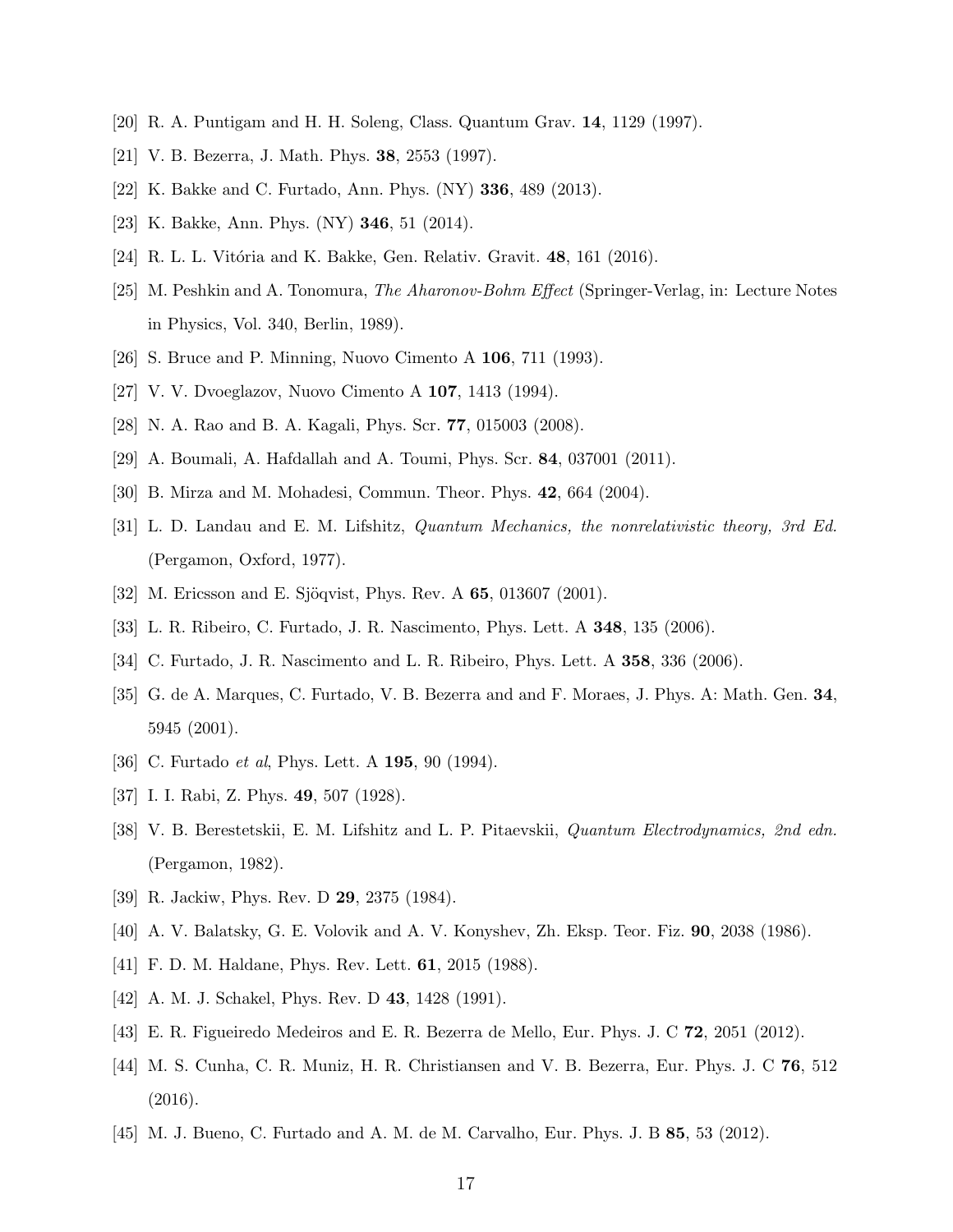- <span id="page-17-1"></span><span id="page-17-0"></span>[46] C. Furtado, F. Moraes and V. B. Bezerra, Phys. Rev. D 59, 107504 (1999).
- <span id="page-17-2"></span>[47] K. Bakke and C. Furtado, Int. J. Mod. Phys. D 19, 85 (2010).
- <span id="page-17-3"></span>[48] Y. Aharonov and D. Bohm, Phys. Rev. **115**, 485 (1959).
- [49] G. B. Arfken and H. J. Weber, Mathematical Methods for Physicists, sixth edition (Elsevier Academic Press, New York, 2005).
- <span id="page-17-4"></span>[50] M. Abramowitz and I. A. Stegum, Handbook of mathematical functions (Dover Publications Inc., New York, 1965).
- <span id="page-17-6"></span><span id="page-17-5"></span>[51] I. I. Rabi, Z. Phys. **49**, 507 (1928).
- [52] V. B. Berestetskii, E. M. Lifshitz and L. P. Pitaevskii, Quantum Electrodynamics, 2nd ed. (Pergamon, New York, 1982).
- <span id="page-17-8"></span><span id="page-17-7"></span>[53] K. Bakke, Gen. Relativ. Gravit. 45, 1847 (2013).
- [54] W. Greiner, Relativistic Quantum Mechanics: Wave Equations, 3rd Edition (Springer, Berlin, 2000).
- <span id="page-17-9"></span>[55] C. L. Chrichfield, J. Math. Phys. **17**, 261 (1976).
- [56] C. L. Chrichfield, Phys. Rev. D **12**, 923 (1975).
- [57] R. S. Kaushal, Phys. Lett. B 57, 354 (1975).
- [58] E. Eichten *et al*, Phys. Rev. D **21**, 203 (1980)
- <span id="page-17-10"></span>[59] E. Eichten *et al*, Phys. Rev. Lett. **34**, 369 (1975).
- <span id="page-17-11"></span>[60] E. J. Austin, Mol. Phys. 40, 893 (1980).
- [61] E. R. Vrscay, Phys. Rev. A 31 2054 (1985).
- [62] K. Killingbeck, Rep. Prog. Phys. 40, 963 (1977).
- [63] K. Killingbeck, Phys. Lett. A **65** 87 (1978).
- [64] R. P. Saxena and V. S. Varma, J. Phys. A: Math. Gen. 15, L149 (1982).
- [65] E. Castro and P. Martín, J. Phys. A: Math. Gen. 33, 5321 (2000).
- <span id="page-17-12"></span>[66] I. C. Fonseca and K. Bakke, Proc. R. Soc. A 471, 20150362 (2015).
- <span id="page-17-13"></span>[67] L. Dekar, L. Chetouani and T. F. Hammann, Phys. Rev. A 59, 107 (1999).
- [68] L. Dekar, L. Chetouani, and T. F. Hammann, J. Math. Phys. 39, 2551 (1998).
- [69] A. D. Alhaidari, Phys. Rev. A 66, 042116 (2002).
- [70] G. Bastard, Wave Mechanics Applied to Semiconductor Heterostructure (Les Editions de Physique, Les Ulis, France, 1988).
- [71] C. Weisbuch and B. Vinter, Quantum Semiconductor Heterostructures (Academic, New York,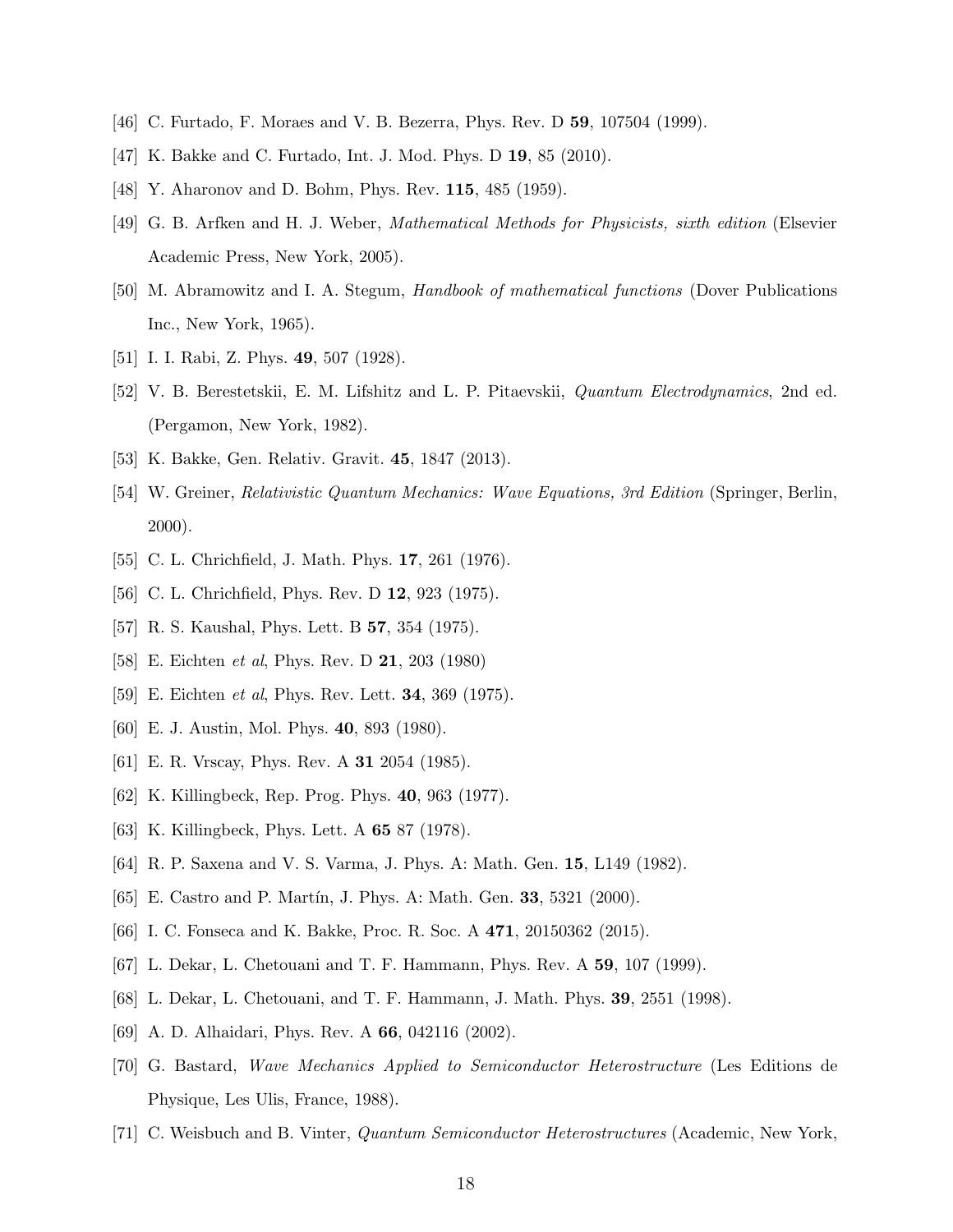1993).

- <span id="page-18-2"></span><span id="page-18-1"></span>[72] O. Von Roos, Phys. Rev. B **27**, 7547 (1983).
- [73] G. Plante and A. F. Antippa, J. Math. Phys. 46, 062108 (2005).
- [74] J. H. Noble and U. D. Jentschura, Int. J. Mod. Phys. A 30, 1550002 (2015).
- [75] M. L. Glasser and N. Shawagfeh, J. Math. Phys. 25, 2533 (1984).
- [76] H. Tezuka, AIP Advances 3, 082135 (2013).
- [77] J. F. Gunion and L. F. Li, Phys. Rev. D 12, 3583 (1975).
- <span id="page-18-3"></span>[78] P. Leal Ferreira, Phys. Rev. D 38, 2648 (1988).
- <span id="page-18-4"></span>[79] F. Domínguez-Adame adn M. A. González, Europhys. Lett. 13, 193 (1990).
- <span id="page-18-5"></span>[80] A. Ronveaux, Heun's differential equations (Oxford University Press, Oxford, 1995).
- [81] D. J. Griffiths, Introduction to quantum mechanics, 2nd edn, (Prentice Hall, Upper Saddle River, NJ, 2004).
- <span id="page-18-7"></span><span id="page-18-6"></span>[82] M. Moshinsky and A. Szczepaniak, J. Phys. A: Math. Gen. 22, L817 (1989).
- [83] J. Carvalho, A. M. de M. Carvalho, E. Cavalcante and C. Furtado, Eur. Phys. J. C 76, 365 (2016).
- <span id="page-18-8"></span>[84] X.-Q. Song, C.-W. Wang and C.-S. Jia, Chem. Phys. Lett. 673, 50 (2017).
- [85] H. Hassanabadi and M. Hosseinpour, Eur. Phys. J. C 76, 553 (2016).
- [86] M. Eshghi and H. Mehraban, Eur. Phys. J. Plus 132, 121 (2017).
- [87] A. N. Ikot, B. C. Lutfuoglu, M. I. Ngwueke, M. E. Udoh, S. Zare and H. Hassanabadi, Eur. Phys. J. Plus 131, 419 (2016).
- [88] H. Hassanabadi, S. Sargolzaeipor and B. H. Yazarloo, Few-Body Syst. 56, 115 (2015).
- <span id="page-18-9"></span>[89] G. Castellano, J. Magn. Magn. Mater. 260, 146 (2003).
- <span id="page-18-0"></span>[90] K. V. Klitzing, G. Dorda and M. Pepper, Phys. Rev. Lett. 45, 494 (1981).
- [91] The Quantum Hall Effect, edited by R. E. Prange and S. M. Girvin (Springer-Verlag, New York, 1990).
- <span id="page-18-10"></span>[92] B. Basu and D. Chowdhury, Phys. Rev. D 90, 125014 (2014).
- <span id="page-18-11"></span>[93] R. J. Glauber, Phys. Rev. **131**, 2766 (1963).
- [94] J. R. Klauder, J. Math. Phys. 4, 1055 (1963).
- [95] J. R. Klauder, J. Math. Phys. 4, 1058 (1963).
- <span id="page-18-12"></span>[96] E. C. G. Sudarshan, Phys. Rev. Lett. 10, 277 (1963).
- <span id="page-18-13"></span>[97] M. Venkata Satyanarayana, Phys. Rev. D 32, 400 (1985).